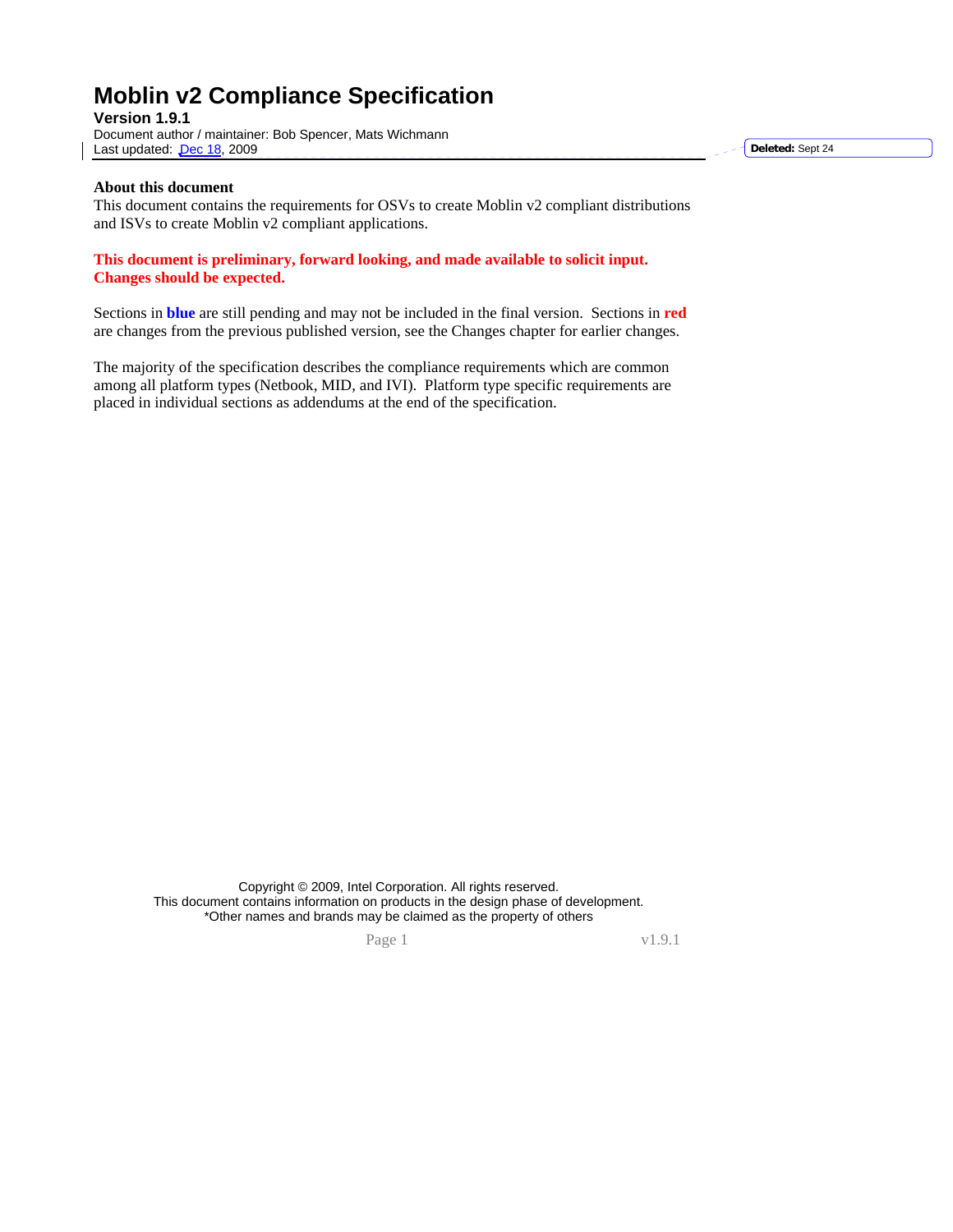## **Table of Contents**

| 1.2    |        |
|--------|--------|
|        |        |
|        |        |
|        |        |
|        |        |
|        |        |
|        |        |
|        |        |
| 6.1    |        |
|        |        |
|        |        |
| 7.1    |        |
| 7.2    |        |
|        |        |
|        |        |
|        |        |
|        |        |
|        |        |
|        |        |
|        |        |
|        |        |
|        |        |
|        |        |
|        |        |
|        |        |
|        |        |
|        |        |
|        |        |
|        |        |
|        |        |
|        |        |
|        |        |
|        |        |
|        |        |
|        |        |
|        |        |
|        |        |
|        |        |
|        |        |
|        |        |
|        |        |
|        |        |
|        |        |
|        |        |
| Page 2 | v1.9.1 |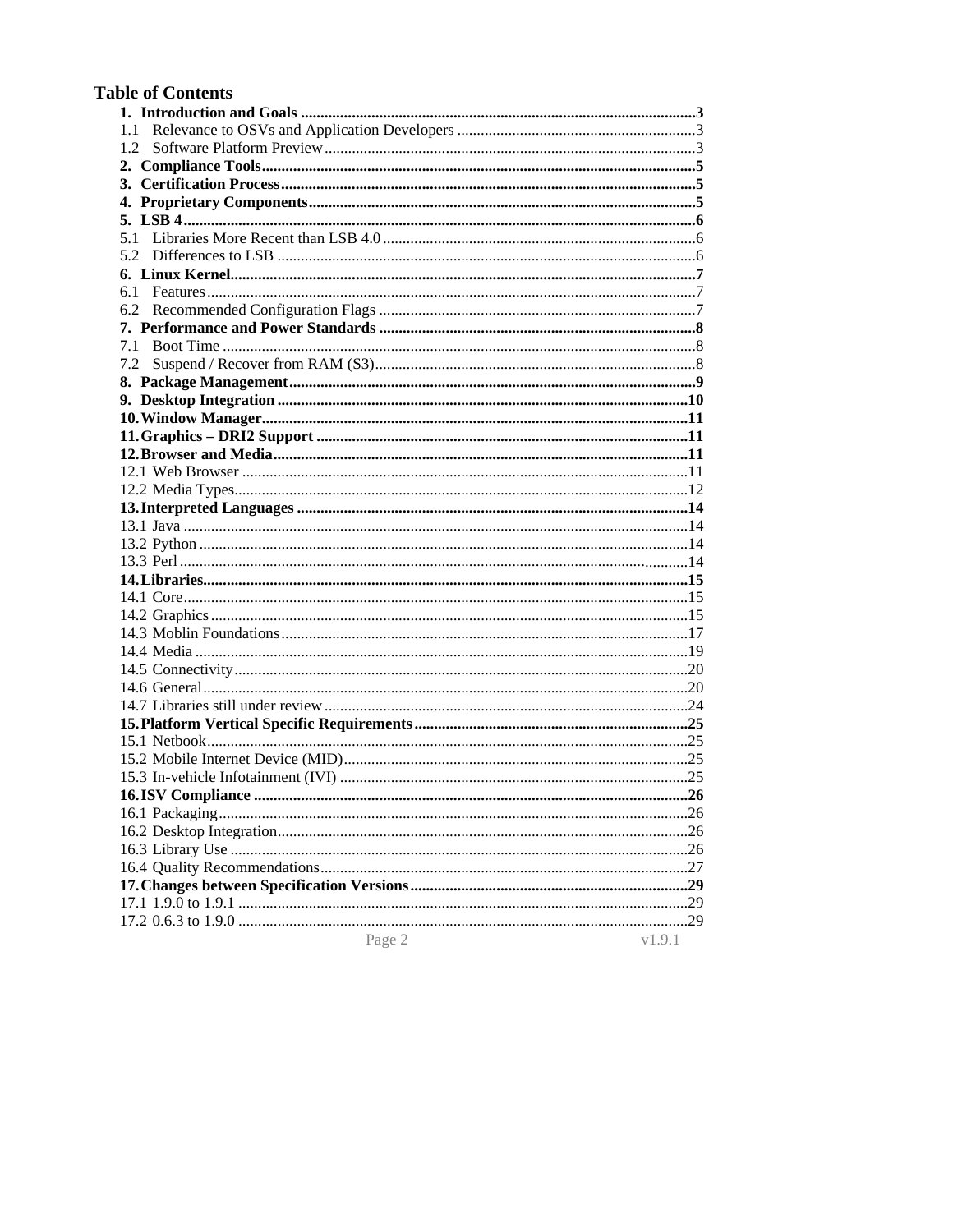<span id="page-2-0"></span>

## **1. Introduction and Goals**

<span id="page-2-1"></span>The vision for Moblin is to help the ecosystem leverage existing PC Linux applications and allow development of new applications across the emerging category of mobile and embedded devices. These include Intel® Atom™ processor-based Mobile Internet Devices (MID), Netbooks, nettops, and In-Vehicle Infotainment (IVI) systems.

Multiple Operating System Vendors (OSVs) are creating distributions for these platforms. Moblin compliance ensures that applications will run on all devices with Moblin-compliant operating systems, with segment-specific adaptation, lowering the ecosystem efforts to develop or port, validate, and deploy.

Compliance has the following goals:

- **Moblin compliant applications work across all Moblin compliant OSV platforms with little or no modification.** The effort for application developers to support multiple platforms will vary depending on the hardware dependencies, segment specific usage model interface, and features.
- A high standard of quality in the following areas: web browsing experience, boot time, battery life, media playback, and performance.

#### **1.1 Relevance to OSVs and Application Developers**

This document targets application developers, such as Independent Software Vendors (ISVs), and OSV communities. OSVs that intend to become Moblin compliant must comprehend this entire specification—there are no optional components.

**Note:** For clarity, an ISV section has been added that details the requirements for applications to be compliant. ISVs should also be familiar with the OSV requirements.

#### <span id="page-2-2"></span>**1.2 Software Platform Preview**

<span id="page-2-3"></span>.

A Moblin compliant distribution must contain core components of the [Moblin Core.](http://moblin.org/documentation/moblin-overview/moblin-core) The following picture is a high-level view of required components and versions.

**Page 3** v1.9.1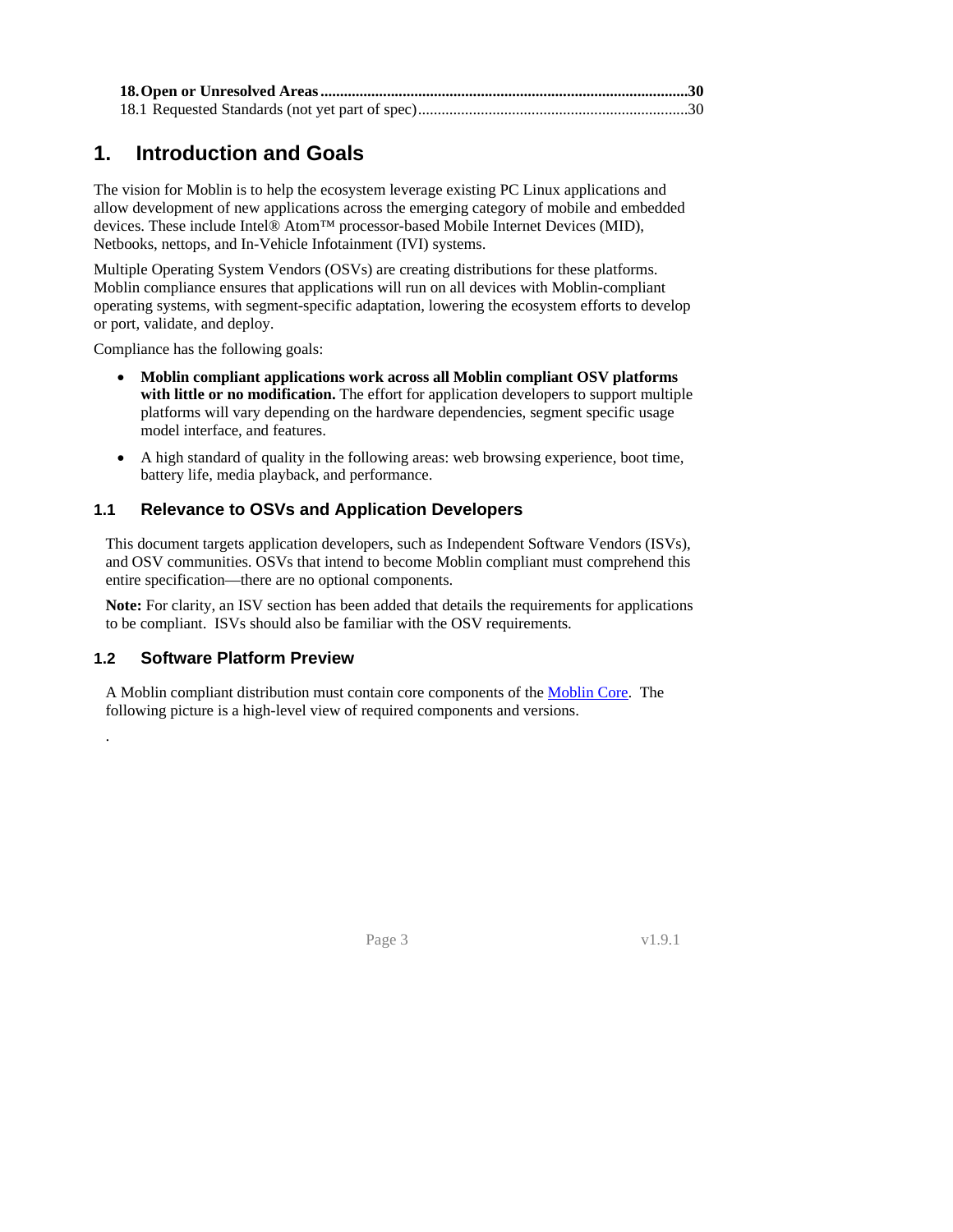

Page 4 v1.9.1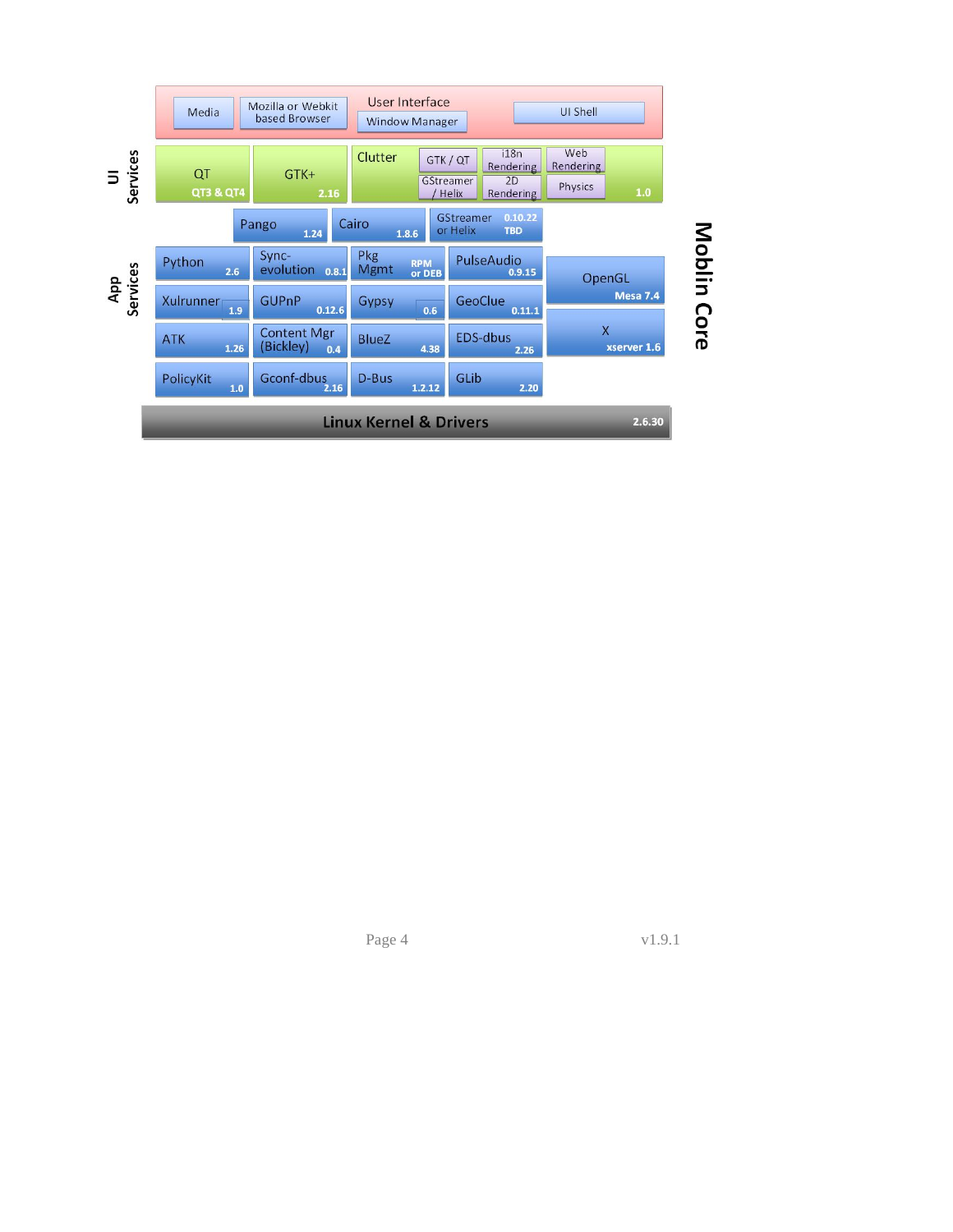# <span id="page-4-0"></span>**2. Compliance Tools**

<span id="page-4-1"></span>Compliance tools can be downloaded here: <http://moblin.org/compliance>

The following tools assist with self-certification:

- 1. OSV-library check: Moblin-extended version of LSB tools evaluate existence of correct libraries, versions, and function signatures.
- 2. OSV-feature check: Checks for browser features, media features, boot time, suspend-toram time, battery usage, and other quality metrics.
- 3. ISV-library check: Moblin-extended version of LSB tools evaluate the libraries used by an application.
- 4. ISV-Package and install: Verifies that packaging and program installation are compliant.

# **3. Certification Process**

<span id="page-4-2"></span>Currently self-certification. Run the tools against your distribution or application and make the necessary adjustments to pass the tests successfully.

# **4. Proprietary Components**

<span id="page-4-4"></span><span id="page-4-3"></span>As part of the goal to ensure that products based on Moblin compliant operating systems attain a high standard of quality with respect to web browsing, a group of proprietary media-related components are included as part of compliance. Examples include the Adobe Flash\* library and media codecs for popular media types. For all proprietary components (closed source, royalty based or where up front payments/licenses are required), OSVs must ensure they work correctly and could be integrated. However, these components (plug-ins, codecs, etc.) need not be present by default in the OSV offering. Original Equipment Manufacturers (OEMs) or Original Device Manufacturers (ODMs) can decide what proprietary components they want to include in their products based on licensing costs, geographical markets, and device constraints. OEMs and ODMs are responsible for obtaining these components either from the OSV or from another source (e.g. from Adobe® for their Flash® technology or Fluendo or RealNetworks® for media codecs).

 $Page 5$  v1.9.1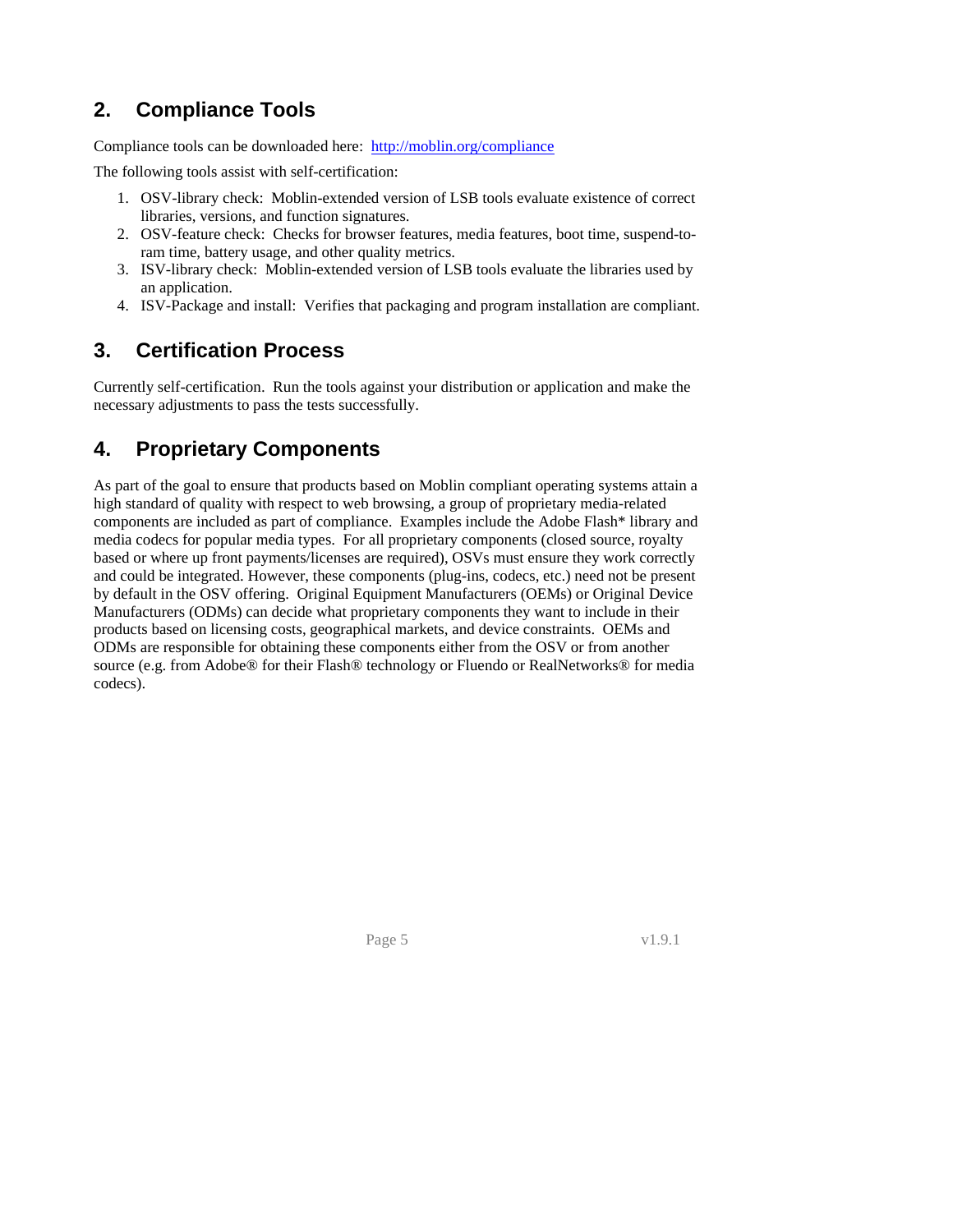# <span id="page-5-0"></span>**5. LSB 4**

<span id="page-5-1"></span>Moblin compliance incorporates compliance to LSB 4.0. For more information, see the following references:

Introduction: <http://www.linuxfoundation.org/collaborate/workgroups/lsb>

LSB site, specification, and tools: http://www.linuxfoundation.org/en/LSB 4.0 Beta

LSB is a multi-part specification that also supports multiple architectures. In the Moblin context, the following specifications make up the requirements for "LSB 4.0":

- [Linux Standard Base Core Specification 4.0](http://refspecs.linuxfoundation.org/LSB_4.0.0/LSB-Core-generic/LSB-Core-generic.html) & [Core Specification for IA32 4.0](http://refspecs.linuxfoundation.org/LSB_4.0.0/LSB-Core-IA32/LSB-Core-IA32.html)
- [Linux Standard Base C++ Specification 4.0](http://refspecs.linuxfoundation.org/LSB_4.0.0/LSB-CXX-generic/LSB-CXX-generic.html) & [C++ Specification for IA32 4.0](http://refspecs.linuxfoundation.org/LSB_4.0.0/LSB-CXX-IA32/LSB-CXX-IA32.html)
- [Linux Standard Base Desktop Specification 4.0](http://refspecs.linuxfoundation.org/LSB_4.0.0/LSB-Desktop-generic/LSB-Desktop-generic.html) & [Desktop Specification for IA32 4.0](http://refspecs.linuxfoundation.org/LSB_4.0.0/LSB-Desktop-IA32/LSB-Desktop-IA32.html)
- [Linux Standard Base Languages Specification 4.0](http://refspecs.linuxfoundation.org/LSB_4.0.0/LSB-Languages/LSB-Languages.html)
- [Linux Standard Base Printing Specification 4.0](http://refspecs.linuxfoundation.org/LSB_4.0.0/LSB-Printing/LSB-Printing.html)

#### **5.1 Libraries More Recent than LSB 4.0**

In some cases, Moblin compliance requires newer versions of libraries required by LSB 4.0. In all such cases, the newer API versions are backward compatible to the LSB 4.0 versions (maintain LSB library functions and function signatures) and satisfy the LSB compliance requirement. These libraries are listed in section [14](#page-14-1).

#### <span id="page-5-2"></span>**5.2 Differences to LSB**

LSB 4.0 requires the program interpreter to be /lib/ld-lsb.so.3 (ref. Linux Standard Base [Core Specification for IA32 4.0, section 11.1](http://refspecs.linuxfoundation.org/LSB_4.0.0/LSB-Core-IA32/LSB-Core-IA32/baselib.html#PROGINTERP)). Moblin removes this requirement, the standard linker is /lib/ld-linux.so.2. However, conforming distributions must still provide this LSB linker so that they can run LSB-compliant programs.

<span id="page-5-3"></span>LSB 4.0 requires the presence of /usr/sbin/sendmail (ref. Linux Standard Base Core Specification 4.0, Chapter 15 Commands and Utilities). Moblin removes this requirement. **Formatted:** Font: (Default) Courier

New, 10 pt

**Deleted:** 1

 $Page 6$  v1.9.1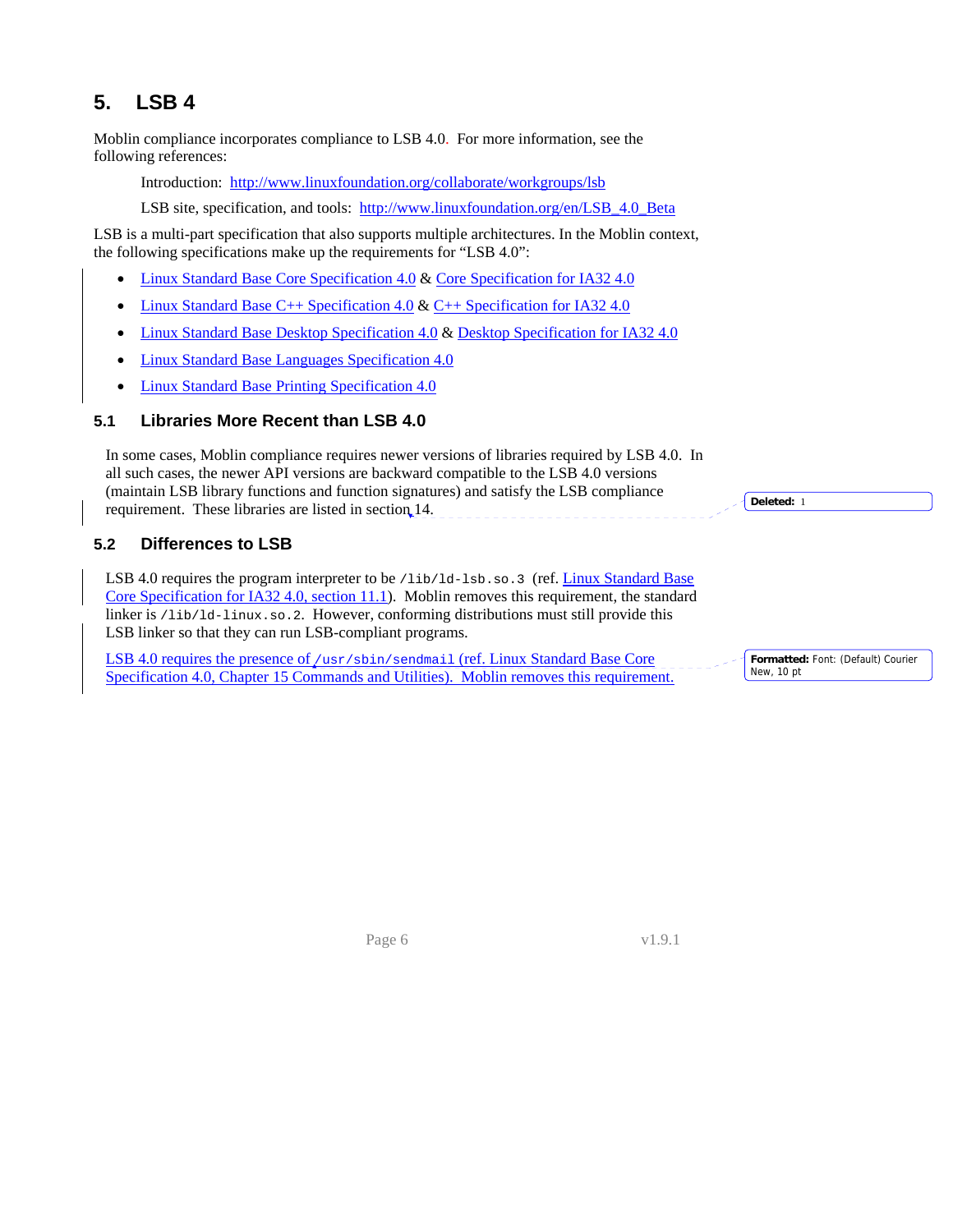# <span id="page-6-0"></span>**6. Linux Kernel**

## <span id="page-6-1"></span>**6.1 Features**

<span id="page-6-2"></span>

| ID    | <b>Name</b>           | <b>Description</b>                                                                                                           |
|-------|-----------------------|------------------------------------------------------------------------------------------------------------------------------|
| 6.1.1 | <b>Kernel Version</b> | Recommended: version 2.6.30 or later. No fixed requirement for kernel<br>version (but system must have DRI2 and KMS support) |
| 6.1.2 | DRI2 support          | Kernel shall support Direct Rendering Infrastructure 2 (DRI2), aka<br>Redirected Direct Rendering. See graphics section 11.  |
| 6.1.3 | <b>KMS</b> support    | Kernel shall support Kernel-based Mode Setting (KMS)                                                                         |

#### **6.2 Recommended Configuration Flags**

The following are recommended but not required. These have been proven to provide extended battery life with recent versions of the kernel on x86 platforms.

<span id="page-6-3"></span>

| ID    | <b>Name</b>     | <b>Description</b>                                                                                                                                                                          |
|-------|-----------------|---------------------------------------------------------------------------------------------------------------------------------------------------------------------------------------------|
| 6.2.1 | <b>Tickless</b> | Tickless System (Dynamic Ticks): CONFIG_NO_HZ                                                                                                                                               |
| 6.2.2 | <b>HPET</b>     | <b>HPET Timer Support: CONFIG_HPET_TIMER</b>                                                                                                                                                |
| 6.2.3 | <b>SMP</b>      | Symmetric multi-processing support: CONFIG_SMP                                                                                                                                              |
| 6.2.4 | <b>SMT</b>      | Hyperthreading scheduler support: CONFIG_SCHED_SMT                                                                                                                                          |
| 6.2.5 | Power cpufreq   | The cpufreq governor should be enabled and the ondemand governor<br>used as default cpufreq governor in the kernel.<br>CONFIG CPU FREQ GOV ONDEMAND<br>CONFIG CPU FREQ DEFAULT GOV ONDEMAND |
| 6.2.6 | Power cpu idle  | The cpu idle governor should be enabled and the menu idle governor<br>used as default idle governor in the kernel.<br>CONFIG CPU IDLE<br>CONFIG_CPU_IDLE_GOV_MENU                           |

Page 7 v1.9.1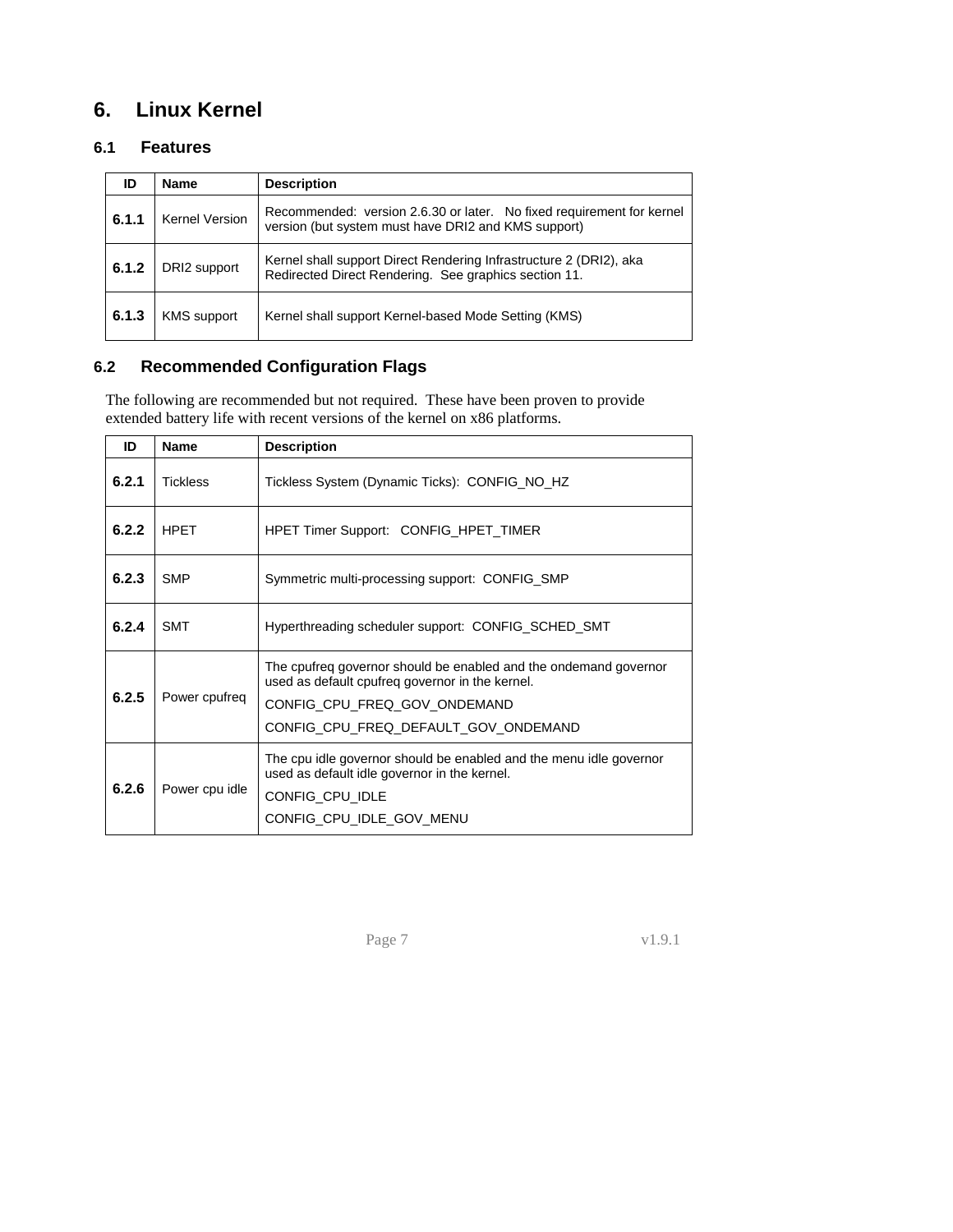# <span id="page-7-1"></span><span id="page-7-0"></span>**7. Performance and Power Standards**

This section contains performance and power measurements that may be affected by hardware or platform capabilities. The platform specifics that are used to verify this section are as follows:

#### **Netbook with SolidState Disk Netbook with Hard Disk**

| Diamondville platform                                                                        | Diamondville platform                                                                              |
|----------------------------------------------------------------------------------------------|----------------------------------------------------------------------------------------------------|
| 512 MB DDR2-667 (5333 Mb/sec)                                                                | 512 MB DDR2-667 (5333 Mb/sec)                                                                      |
| SSD boot media                                                                               | HDD boot media                                                                                     |
| Examples:<br>Acer AspireOne (8GB SSD)<br>Asus EeePC 900SD (8GB SSD)<br>Dell Mini 9 (8GB SSD) | Examples:<br>Asus EeePC 900HD (160GB HDD)<br>Dell Mini 10v (160GB HDD)<br>Samsung NC10 (160GB HDD) |

Moblin devices are expected to have fast boot times and low power consumption. The operating system should be configured to provide these features.

#### **7.1 Boot Time**

<span id="page-7-2"></span>

| ID    | <b>Name</b>              | <b>Description</b>                                                                                                                                                                                                                                                    |
|-------|--------------------------|-----------------------------------------------------------------------------------------------------------------------------------------------------------------------------------------------------------------------------------------------------------------------|
| 7.1.1 | <b>Startup Cold Boot</b> | A system equipped with an SSD shall boot in 10 seconds or less.<br>A system equipped with an HDD shall boot in 25 seconds or less.<br>This is the time after the BIOS has finished loading until the time X<br>loads and the window manager displays the home screen. |
| 7.1.2 | Shutdown                 | The system shall shutdown in 18 seconds or less.                                                                                                                                                                                                                      |

## **7.2 Suspend / Recover from RAM (S3)**

<span id="page-7-3"></span>

| ID    | Name                     | <b>Description</b>                                |
|-------|--------------------------|---------------------------------------------------|
| 7.2.1 | Suspend to<br><b>RAM</b> | The system allows the user to suspend to RAM (S3) |
| 7.2.2 | STR time                 | The system suspends to RAM in 5 seconds or less   |
| 7.2.3 | STR recover<br>time      | The system recovers from RAM in 8 seconds or less |

Note Moblin has no requirement for S4, Suspend to Disk.

**Page 8** v1.9.1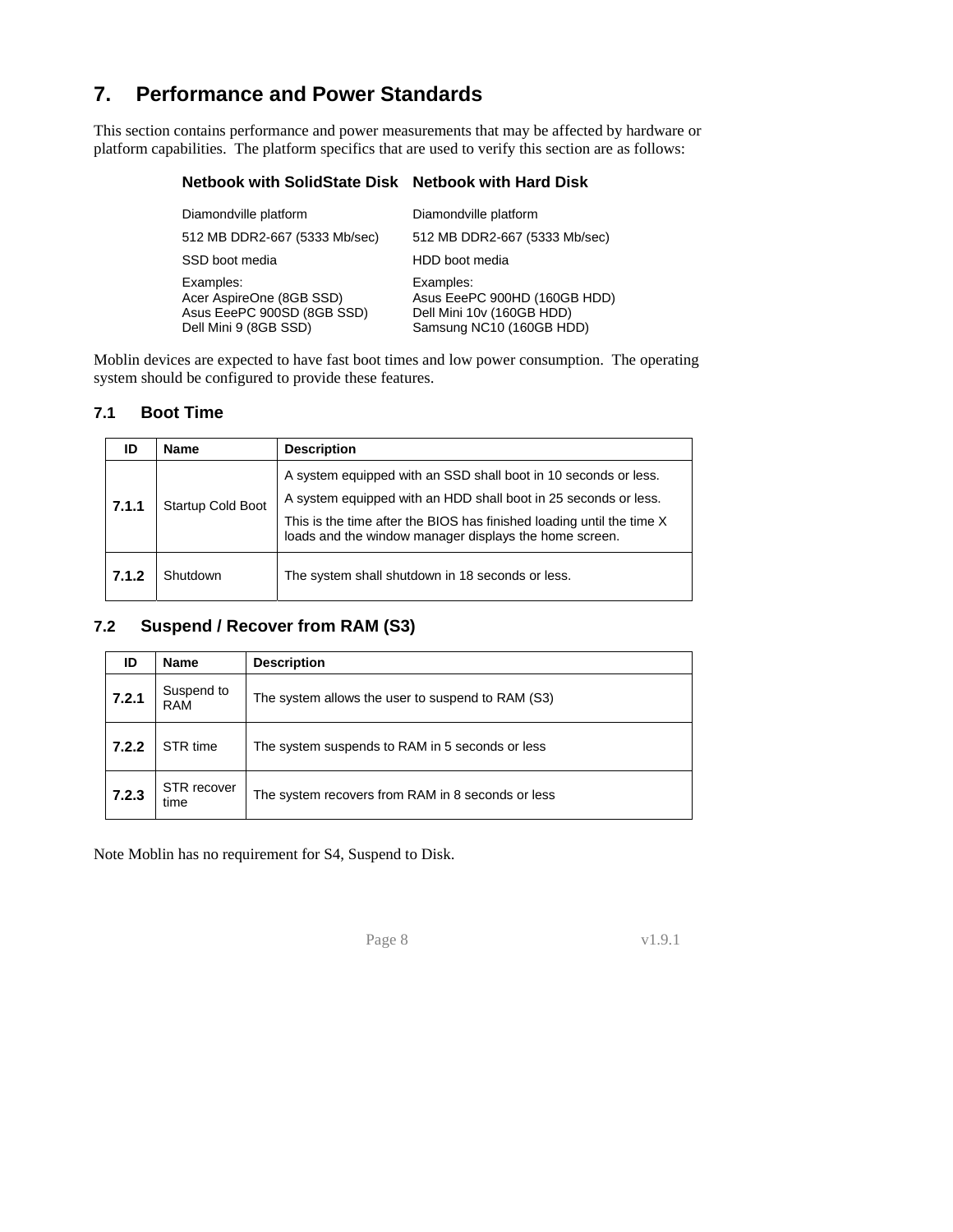# <span id="page-8-1"></span><span id="page-8-0"></span>**8. Package Management**

 $\overline{\phantom{a}}$ 

| ID    | <b>Name</b>                     | <b>Description</b>                                                                                                                                                                                                                                                        |                                                  |
|-------|---------------------------------|---------------------------------------------------------------------------------------------------------------------------------------------------------------------------------------------------------------------------------------------------------------------------|--------------------------------------------------|
| 8.1.1 | RPM or DEB                      | The system must use either RPM or Debian package management<br>systems and support either rpm or deb package formats.                                                                                                                                                     |                                                  |
|       |                                 | The system must have one of the following packages and versions:                                                                                                                                                                                                          |                                                  |
| 8.1.2 | Package<br>Manager<br>Version   | RPM-based distro:<br>rpm v4.4.2.3 or compatible                                                                                                                                                                                                                           | DEB-based distro:<br>dpkg v1.14.16 or compatible |
| 8.1.3 | Repository<br>Manager           | One of:<br>yum v3.2.7 or compatible<br>zypper v1.0.2 or compatible                                                                                                                                                                                                        | apt v0.7.9 or compatible                         |
| 8.1.4 | Support for<br>LSB <sub>4</sub> | LSB 4 states:<br>Applications shall either be packaged in the RPM packaging format as<br>defined in this specification, or supply an installer which is LSB<br>conforming.<br>Ref: Linux Standard Base Core Specification 4.0, Chapter 22 Software<br><b>Installation</b> |                                                  |

**Changed** 

<span id="page-8-2"></span> $Page 9$  v1.9.1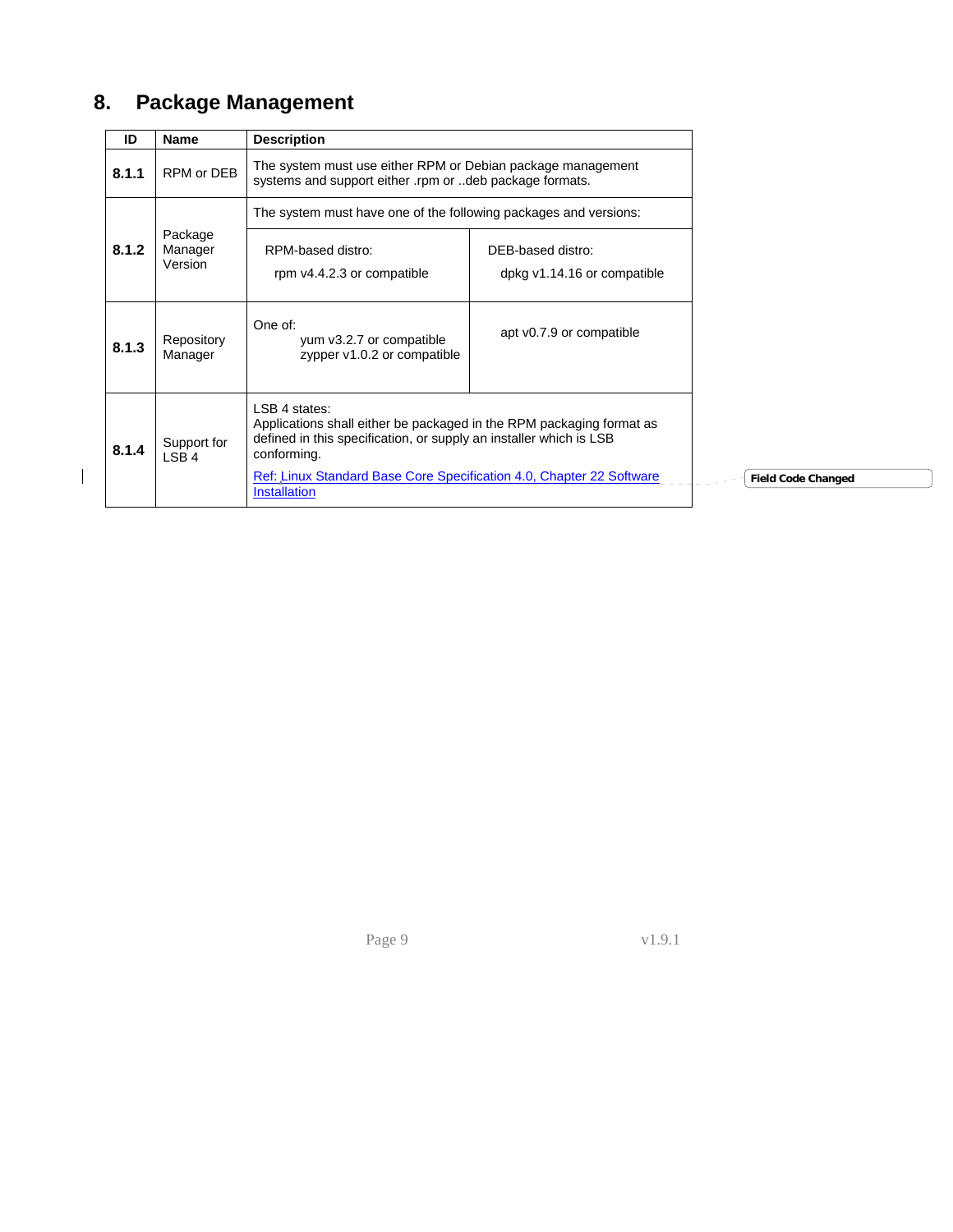# <span id="page-9-0"></span>**9. Desktop Integration**

<span id="page-9-1"></span>The OS platform must support applications that conform to the following specifications (part of FreeDesktop.org):

- 1. Desktop base directory specification v0.6 <http://www.freedesktop.org/wiki/Specifications/basedir-spec>
- 2. Desktop Entry Specification v1.0 <http://www.freedesktop.org/wiki/Specifications/desktop-entry-spec>
- 3. Desktop Menu Specification v1.0 <http://www.freedesktop.org/wiki/Specifications/menu-spec> 4. Icon Theme Specification v0.11 -
- <http://www.freedesktop.org/wiki/Specifications/icon-theme-spec> 5. MIME Type Specification v0.18 <http://www.freedesktop.org/wiki/Specifications/shared-mime-info-spec> **Field Code Changed**

<span id="page-9-2"></span>

| ID    | <b>Name</b>         | <b>Description</b>                                                                                                                                                                                                                                                                                                                              |
|-------|---------------------|-------------------------------------------------------------------------------------------------------------------------------------------------------------------------------------------------------------------------------------------------------------------------------------------------------------------------------------------------|
| 9.1.1 | Launch App          | Provides the user the possibility to launch an application when that<br>application is represented by a conforming . desktop file placed in the<br>\$XDG DATA DIRS/applications/ directory or one of its subdirectories.<br>(e.g. ./usr/share/applications/)                                                                                    |
| 9.1.2 | Display App         | Presents any application that has at least one "Main Category," as defined<br>by the Desktop Menu Specification, included in its "Categories" field.                                                                                                                                                                                            |
| 9.1.3 | Display App<br>Icon | Visually represents the application with the picture file identified in the<br>"Icon" field of a .desktop file. The picture file location may be specified<br>with an absolute path, otherwise /usr/share/icons/hicolor must be<br>searched. Other locations may be searched as well. Supported picture<br>file types must include PNG and SVG. |
| 9.1.4 | Link field          | Supports desktop files with a "Type=Link" field. Activation of such<br>desktop file MUST cause the URL specified to open in the platform's web<br>browser and brought into focus.                                                                                                                                                               |

Page 10 v1.9.1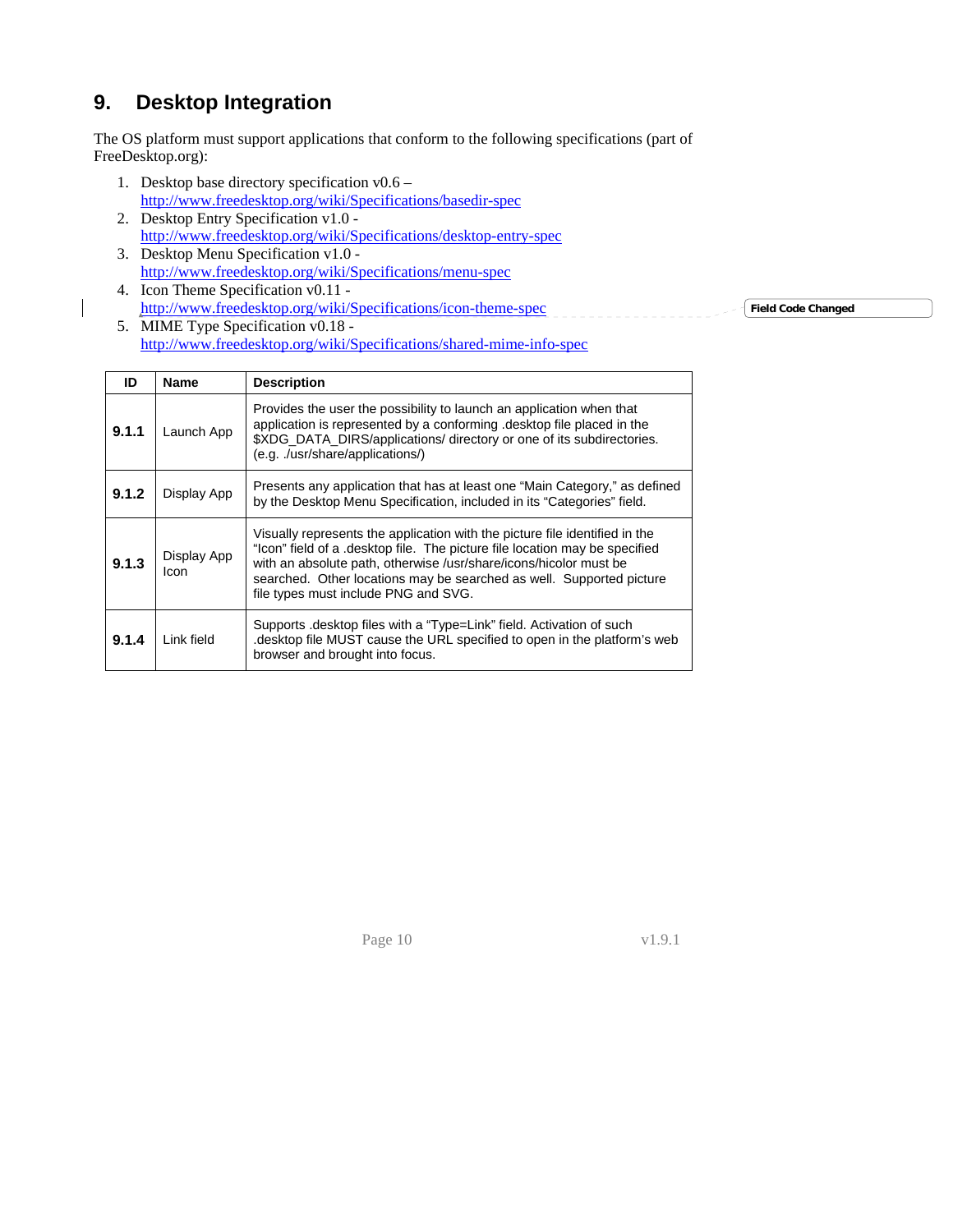# <span id="page-10-1"></span><span id="page-10-0"></span>**10. Window Manager**

| ID | <b>Name</b>        | <b>Description</b>                                                       |
|----|--------------------|--------------------------------------------------------------------------|
|    | 10.1.1 Compositing | The window manager shall support compositing for the X Window<br>System. |

# **11. Graphics – DRI2 Support**

<span id="page-10-2"></span>

| $\vert$ 11.1.1 Direct | Redirected<br>Rendering | The graphics subsystem shall support DRI2. The system shall be able<br>to run OpenGL applications within composited windows |
|-----------------------|-------------------------|-----------------------------------------------------------------------------------------------------------------------------|
|-----------------------|-------------------------|-----------------------------------------------------------------------------------------------------------------------------|

# **12. Browser and Media**

## <span id="page-10-3"></span>**12.1 Web Browser**

<span id="page-10-4"></span>

| ID     | <b>Name</b>                    | <b>Description</b>                                                                                                                                                                                                                                  |
|--------|--------------------------------|-----------------------------------------------------------------------------------------------------------------------------------------------------------------------------------------------------------------------------------------------------|
| 12.1.1 | <b>Browser</b>                 | The browser must satisfy one of the following requirements:<br>Mozilla based browser (Firefox-branded browser or browser<br>1)<br>based on Mozilla widget)<br>OR.<br>2)<br>Webkit based browser                                                     |
| 12.1.2 | Xulrunner                      | Xulrunner v1.9 or compatible                                                                                                                                                                                                                        |
| 12.1.3 | Adobe Flash*                   | System includes the Adobe Flash player v10 or higher<br>Note: Various websites may change to require newer formats without<br>warning. The system should be prepared to update the version of<br>Flash support for continued quality media support. |
| 12.1.4 | <b>Browser</b><br>Plugin Flash | Browser has a plugin to run Flash v10 content embedded within the<br>web page.                                                                                                                                                                      |
| 12.1.5 | <b>Browser</b><br>Plugin Java  | (optional) Browser has a plugin to run Java Applets. (Related to<br>optional inclusion of Java in section 13.1)                                                                                                                                     |
| 12.1.6 | <b>Browser</b><br>Plugin Media | Browser has a plugin that supports user clicking on media and having<br>it start playing.<br>Media engine and supported media types are listed in section 12.2                                                                                      |
| 12.1.7 | Media played<br>Inline         | (optional, recommended) Media plugin supports playing media<br>embedded in the web page (as opposed to launching a separate<br>application UI)                                                                                                      |

Page 11 v1.9.1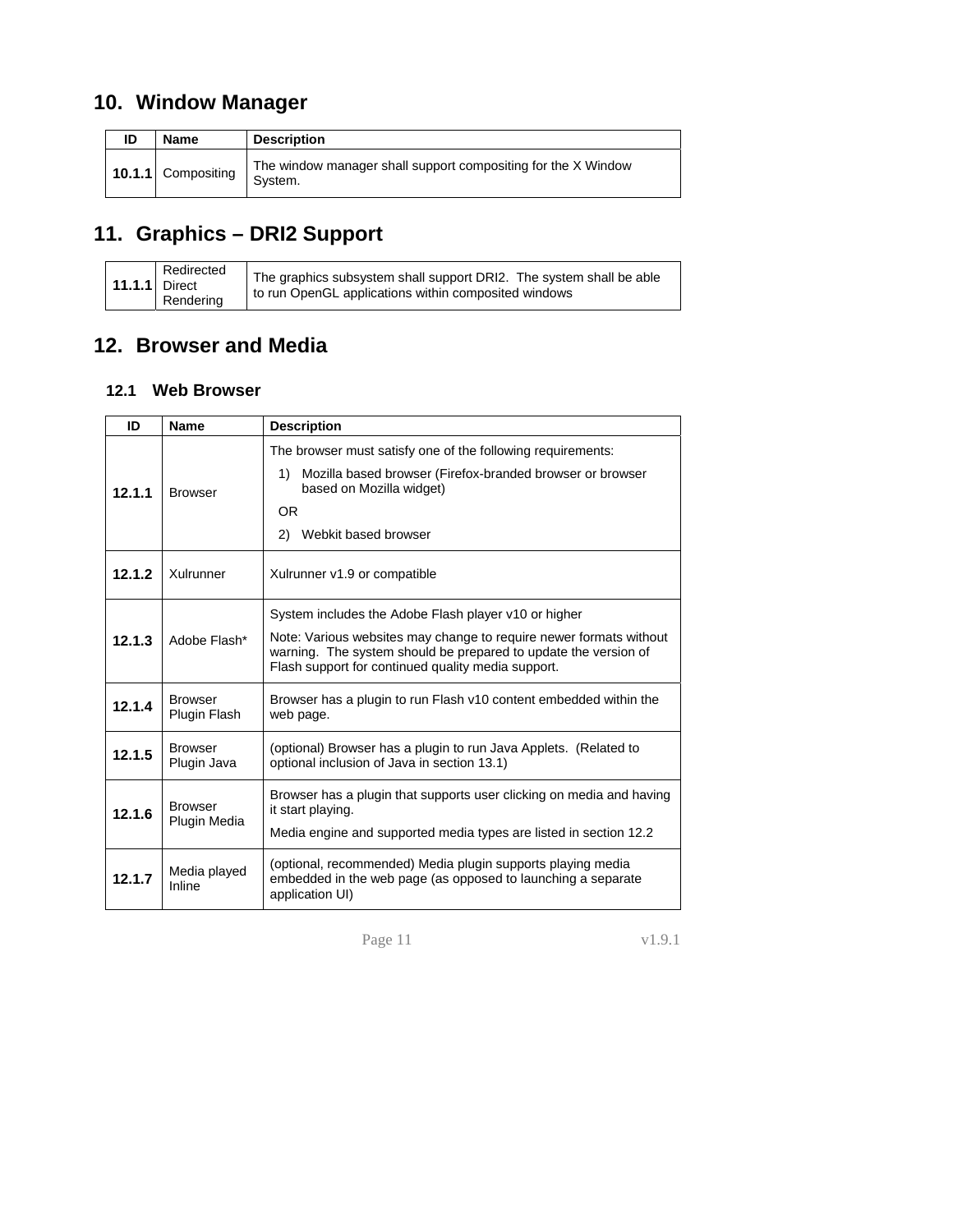<span id="page-11-0"></span>

| 12.1.8 | <b>Browser</b><br>standards<br>support | Browser supports the following features and standards:<br>DOM Level 3<br>$\bullet$<br>Javascript 1.6<br>٠<br>Cascading Style Sheets (CSS3)<br>٠<br>XHTML 1.1<br>٠<br>iFrame<br>٠<br><b>XMLHttpRequest</b><br>٠<br>Dynamic HTML<br>٠<br><b>HTML 4.01</b><br>$\bullet$<br>Full AJAX - Web 2.0<br>٠ |
|--------|----------------------------------------|--------------------------------------------------------------------------------------------------------------------------------------------------------------------------------------------------------------------------------------------------------------------------------------------------|
|--------|----------------------------------------|--------------------------------------------------------------------------------------------------------------------------------------------------------------------------------------------------------------------------------------------------------------------------------------------------|

## **12.2 Media Types**

<span id="page-11-1"></span>The system provides support for the following media types within either the Gstreamer or Helix infrastructure. (Related library requirements are in section [14.4.](#page-18-1))

| ID     | <b>Name</b>                  | <b>Description</b>                                                                                                                                                                                                          |  |  |
|--------|------------------------------|-----------------------------------------------------------------------------------------------------------------------------------------------------------------------------------------------------------------------------|--|--|
| 12.2.1 | Container:<br><b>ASF</b>     | Support for Advanced Systems Format (ASF) media container.<br>Video codecs: WMV v8, VC-1<br>Audio codecs: WMA v8<br>Recommended: Support for ASF metadata including things such as<br>artitst, title, genre, director, etc. |  |  |
| 12.2.2 | Container:<br>AVI            | Support for Audio Video Interleave (AVI) media container.<br>Video codecs: Full frame (uncompressed), H.264, MPEG-4 part 2<br>Audio codecs: AAC, MP3, AC3                                                                   |  |  |
| 12.2.3 | Container:<br>OGG            | Support for OGG media container<br>Video codecs: Theora<br>Audio codecs: Vorbis, FLAC                                                                                                                                       |  |  |
| 12.2.4 | Container:<br>MP4            | Support for MPEG-4 part 14 media container<br>Video codecs: H.264. MPEG-4 part 2<br>Audio codecs: AAC, MP3, AC3                                                                                                             |  |  |
| 12.2.5 | Container:<br><b>MOV</b>     | Support for MOV (Quicktime) media container<br>Video codecs: H.264, MPEG-4 part 2<br>Audio codecs: AAC                                                                                                                      |  |  |
| 12.2.6 | Container:<br><b>MPEG TS</b> | Support for MPEG TS media container*<br>Video codecs: H.264, MPEG2<br>Audio codecs: MP2, MP3, AC3<br>*modern camera output and Blue-ray DVD format                                                                          |  |  |
| 12.2.7 | Container:<br>MPEG2 PS       | Support for MPEG2 PS media container<br>Video codecs: MPEG2<br>Audio codecs: MP3, AC3                                                                                                                                       |  |  |
| 12.2.8 | Video H.264                  | Ability to play H.264 video format<br>Baseline profile: L1.3, L2.2, and L3.2<br>Main profile: L1.3, L2.2, L3.2, and L4.1                                                                                                    |  |  |
| 12.2.9 | Video VC-1                   | Ability to play VC-1 video format<br>Advanced profile: L0 - L3<br>Simple profile at low and medium levels<br>Main profile at low, medium, and high levels                                                                   |  |  |

Page 12 v1.9.1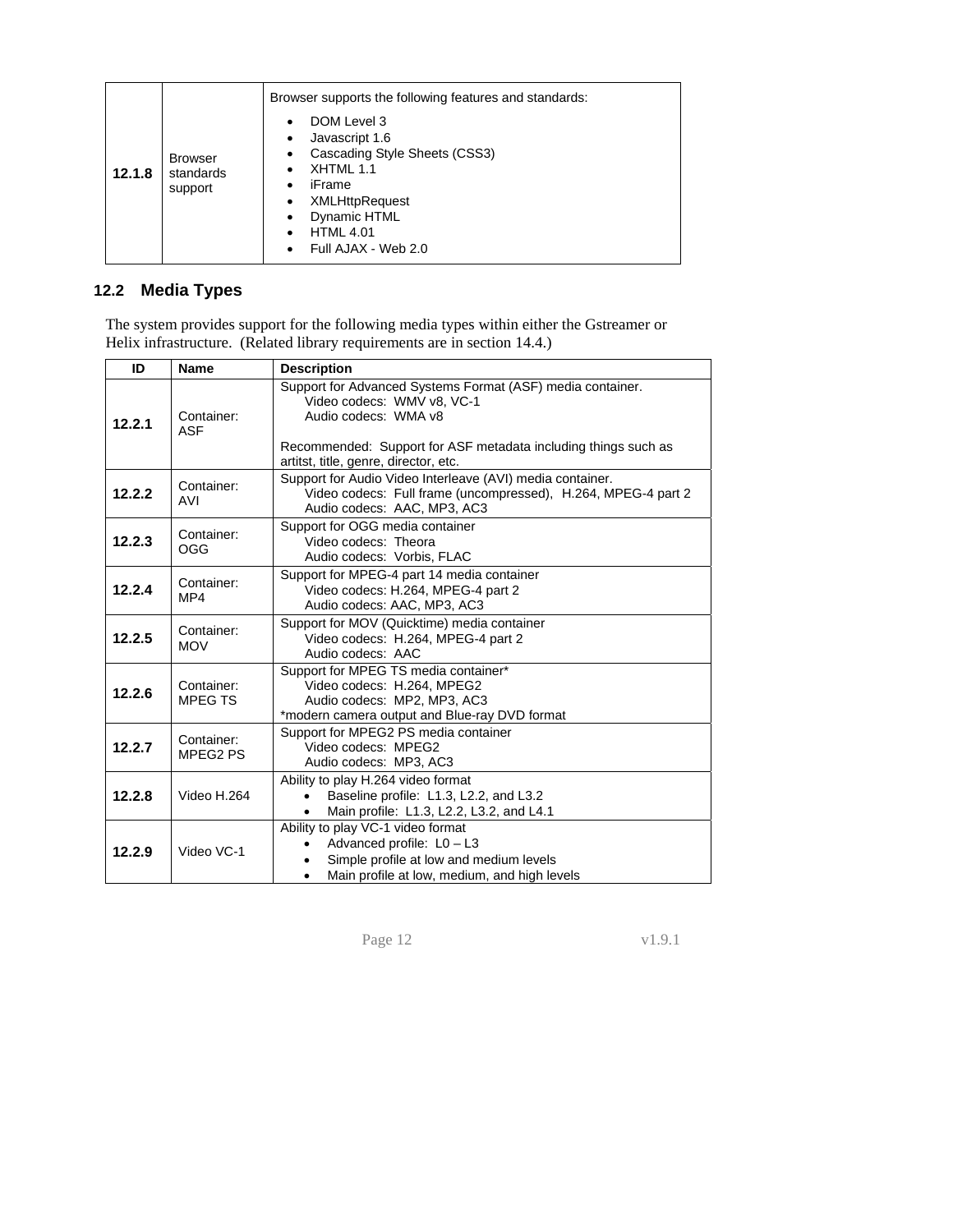|         |                                         | Ability to play MPEG-2 video format                      |
|---------|-----------------------------------------|----------------------------------------------------------|
| 12.2.10 | Video MPEG-2                            | Main profile at high level                               |
|         |                                         | Simple profile at high level                             |
|         |                                         | Ability to play MPEG-4 part 2 video format               |
| 12.2.11 | Video MPEG-4                            | Advanced simple profile: $L0 - L5$                       |
|         |                                         | Simple profile: $L0 - L3$<br>٠                           |
|         | Ability to play MP3 format audio format |                                                          |
| 12.2.12 |                                         | Baseline profile: L1.3, L2.2, and L3.2<br>$\bullet$      |
|         | Audio MP3                               | 32kbps - 320kbps                                         |
|         |                                         | 11025hz - 48000hz                                        |
|         |                                         |                                                          |
| 12.2.13 | Audio MP2                               | Ability to play MPEG-1 Audio Layer II (MP2) audio format |
|         |                                         |                                                          |
|         |                                         | Ability to play AC3 format audio format                  |
| 12.2.14 | Audio AC3                               | Mono/stereo/5.1 channel                                  |
|         |                                         | $22050$ hz - 48000hz                                     |
|         |                                         | $48kbps - 448kbps$                                       |
|         |                                         | Ability to play AAC format audio format                  |
|         | Audio AAC                               | Mono/stereo                                              |
| 12.2.15 |                                         | $11025$ hz - 48000hz                                     |
|         |                                         | 24kbps - 256kbps<br>$\bullet$                            |
|         |                                         | Profiles: Low Complexity, Main<br>$\bullet$              |
|         |                                         | Ability to play WMA v8 audio format                      |
| 12.2.16 | Audio WMA                               | Mono/stereo                                              |
|         |                                         | 22050hz - 48000hz                                        |
|         |                                         | 32kbps - 192kbps                                         |

Page 13 v1.9.1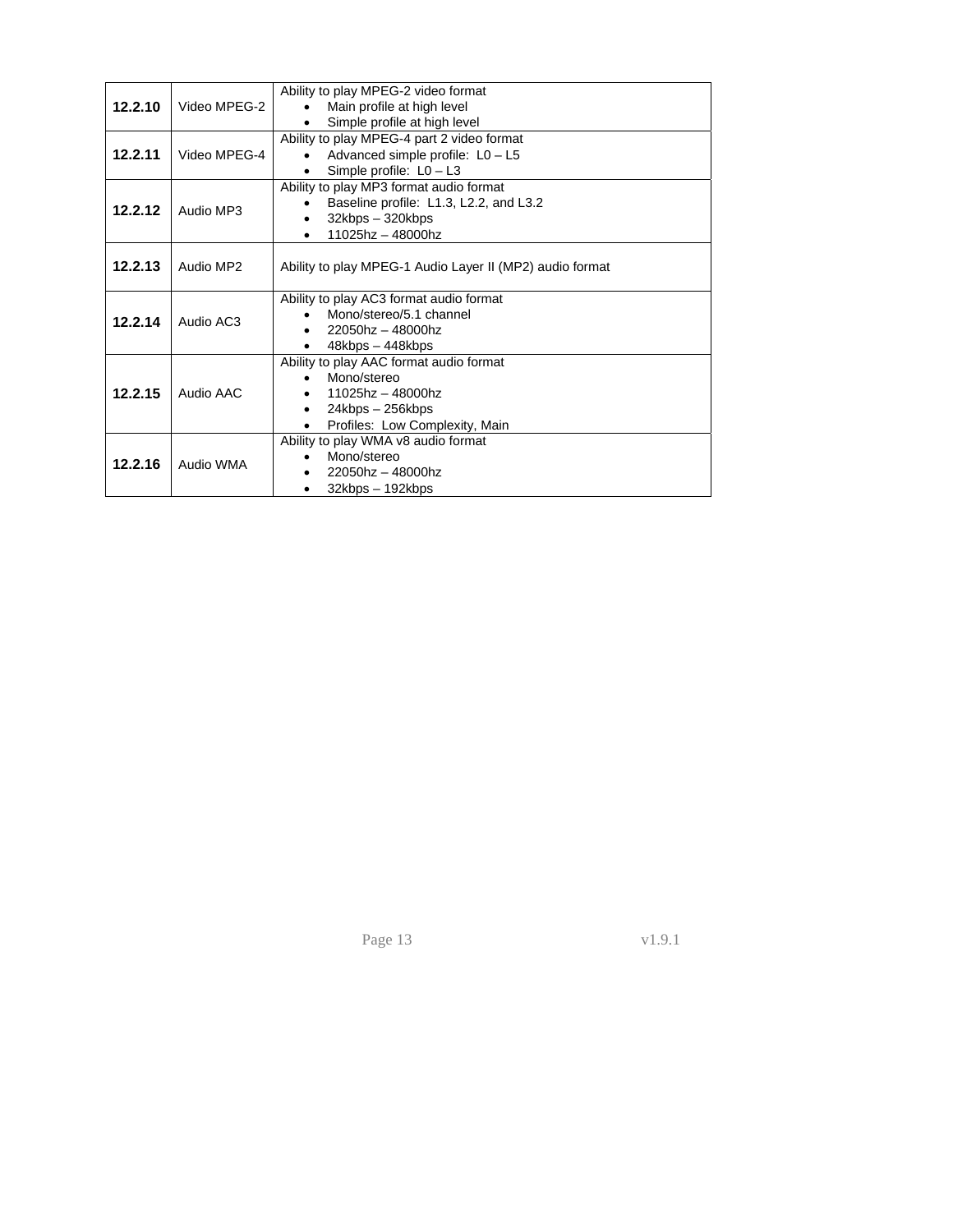# <span id="page-13-0"></span>**13. Interpreted Languages**

#### <span id="page-13-2"></span><span id="page-13-1"></span>**13.1 Java**

Java SE 6 is part of LSB 4.0 as a *Trial Use* component.

Moblin has no requirement for Java.

### **13.2 Python**

<span id="page-13-3"></span>

| ID     | <b>Name</b>            | <b>Sonames</b>      | <b>Moblin</b> |
|--------|------------------------|---------------------|---------------|
| 13.2.1 | Python                 | libpython2.6.so.1.0 | 2.6           |
| 13.2.2 | Python-Gtk<br>Bindings | NA                  | 2.16.1        |

The Python modules that should be present are the same as LSB 4.0, with the addition of the **gtk** and **gobject** modules.

See [http://refspecs.linux-foundation.org/LSB\\_4.0.0/LSB-Languages/LSB-](http://refspecs.linux-foundation.org/LSB_4.0.0/LSB-Languages/LSB-Languages.html#PYMODULES)[Languages.html#PYMODULES](http://refspecs.linux-foundation.org/LSB_4.0.0/LSB-Languages/LSB-Languages.html#PYMODULES)

Note that the version of Python listed is not required to be used as long as the language and required modules are fully compatible from the viewpoint of a certified application with that of the listed version.

#### **13.3 Perl**

| ID     | Name | <b>Sonames</b> | <b>Moblin</b> |
|--------|------|----------------|---------------|
| 13.3.1 | Perl | NA             | 5.10.0        |

<span id="page-13-4"></span>The Perl modules that should be present are the same as LSB 4.0

See [http://refspecs.linux-foundation.org/LSB\\_4.0.0/LSB-Languages/LSB-](http://refspecs.linux-foundation.org/LSB_4.0.0/LSB-Languages/LSB-Languages.html#PERLYMODULES)[Languages.html#PERLYMODULES](http://refspecs.linux-foundation.org/LSB_4.0.0/LSB-Languages/LSB-Languages.html#PERLYMODULES)

Note that the version of Perl listed is not required to be used as long as the language and required modules are fully compatible from the viewpoint of a certified application with that of the listed version.

Page 14 v1.9.1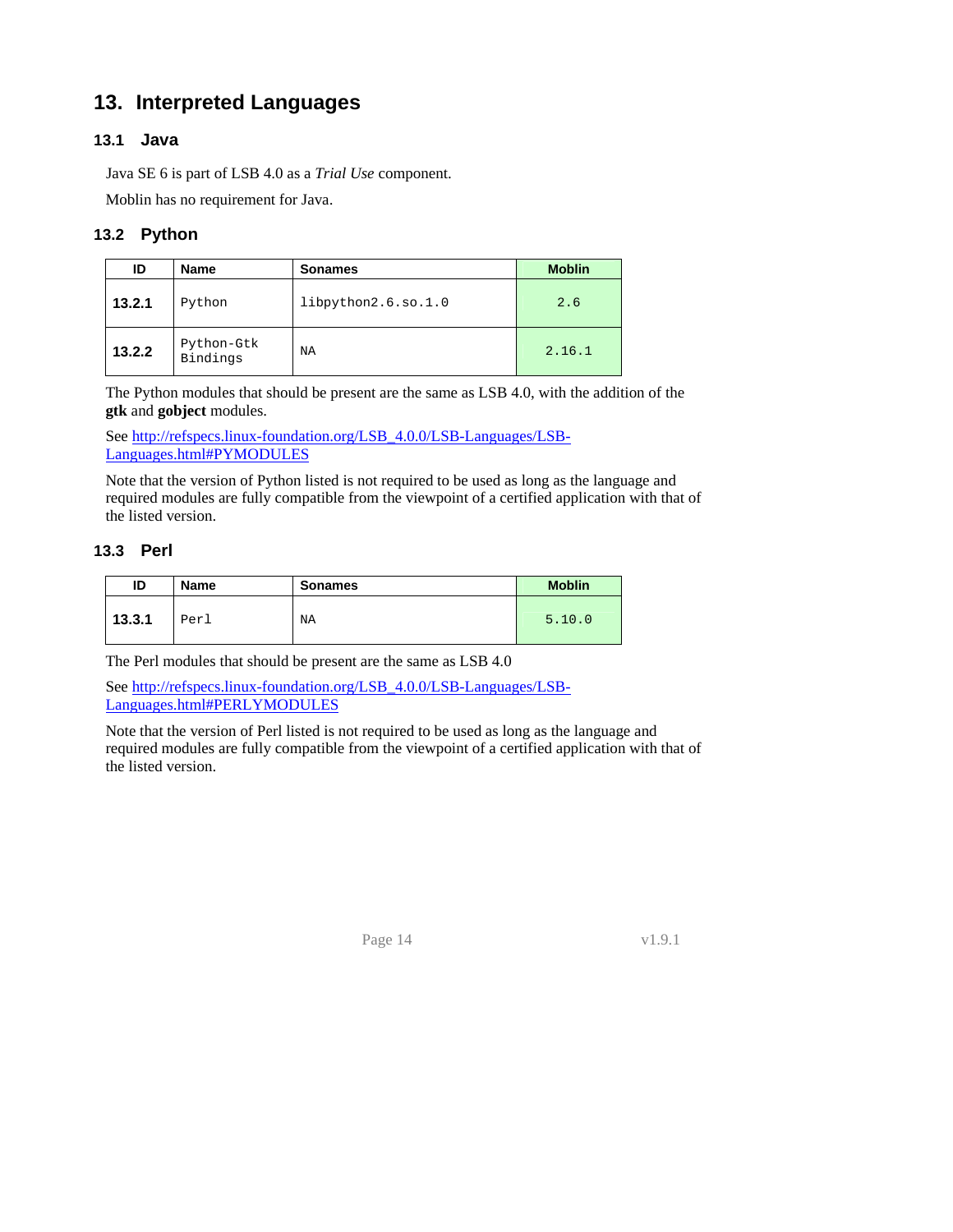# <span id="page-14-0"></span>**14. Libraries**

<span id="page-14-1"></span>This section lists all the libraries required by Moblin compliance that are either not part of LSB 4 or a newer version is required. Note that the specific component version is not required to be used in the distribution as long as the listed .so shared library files are present and the application binary interfaces and functionality are compatible with the listed component version.

Each library included in the specification shall provide a set of public symbols as described in Appendix A.

**Deprecated Libraries:** Some libraries below are marked as "Deprecated." These are popular libraries used by legacy applications which we want to ensure still run on Moblin-compliant systems. They must be included by the OSV on the platform. ISVs should not use these libraries in new applications.

#### **14.1 Core**

<span id="page-14-2"></span>

| ID     | <b>Name</b><br>Library Soname(s)                                                                                                                                                                                                                   |                                     | <b>Moblin</b> |
|--------|----------------------------------------------------------------------------------------------------------------------------------------------------------------------------------------------------------------------------------------------------|-------------------------------------|---------------|
| 14.1.1 | hal-libs                                                                                                                                                                                                                                           | libhal-storage.so.1<br>libhal.so.1  | 0.5.12        |
| 14.1.2 | $ld$ -linux.so.2<br>libBrokenLocale.so.1<br>libSegFault.so<br>libanl.so.1<br>libc.so.6<br>libcrypt.so.1<br>libdl.so.2<br>glibc<br>libm.so.6<br>libnsl.so.1<br>libpthread.so.0<br>libresoly.so.2<br>librt.so.1<br>libthread db.so.1<br>libutil.so.1 |                                     | 2.9           |
| 14.1.3 | gcc                                                                                                                                                                                                                                                | libgcc_s.so.1                       | 4.3.3         |
| 14.1.4 | $q++$<br>$(stat++)$                                                                                                                                                                                                                                | $libstdc++.so.6$                    | 4.3.3         |
| 14.1.5 | readline                                                                                                                                                                                                                                           | libreadline.so.5<br>libhistory.so.5 | 5.2           |
| 14.1.6 | zlib                                                                                                                                                                                                                                               | libz.so.1                           | 1.2.3         |

#### **14.2 Graphics**

|  | ID | √ame | names<br>. . | <b>Moblin</b> |
|--|----|------|--------------|---------------|
|--|----|------|--------------|---------------|

<span id="page-14-3"></span>Page 15 v1.9.1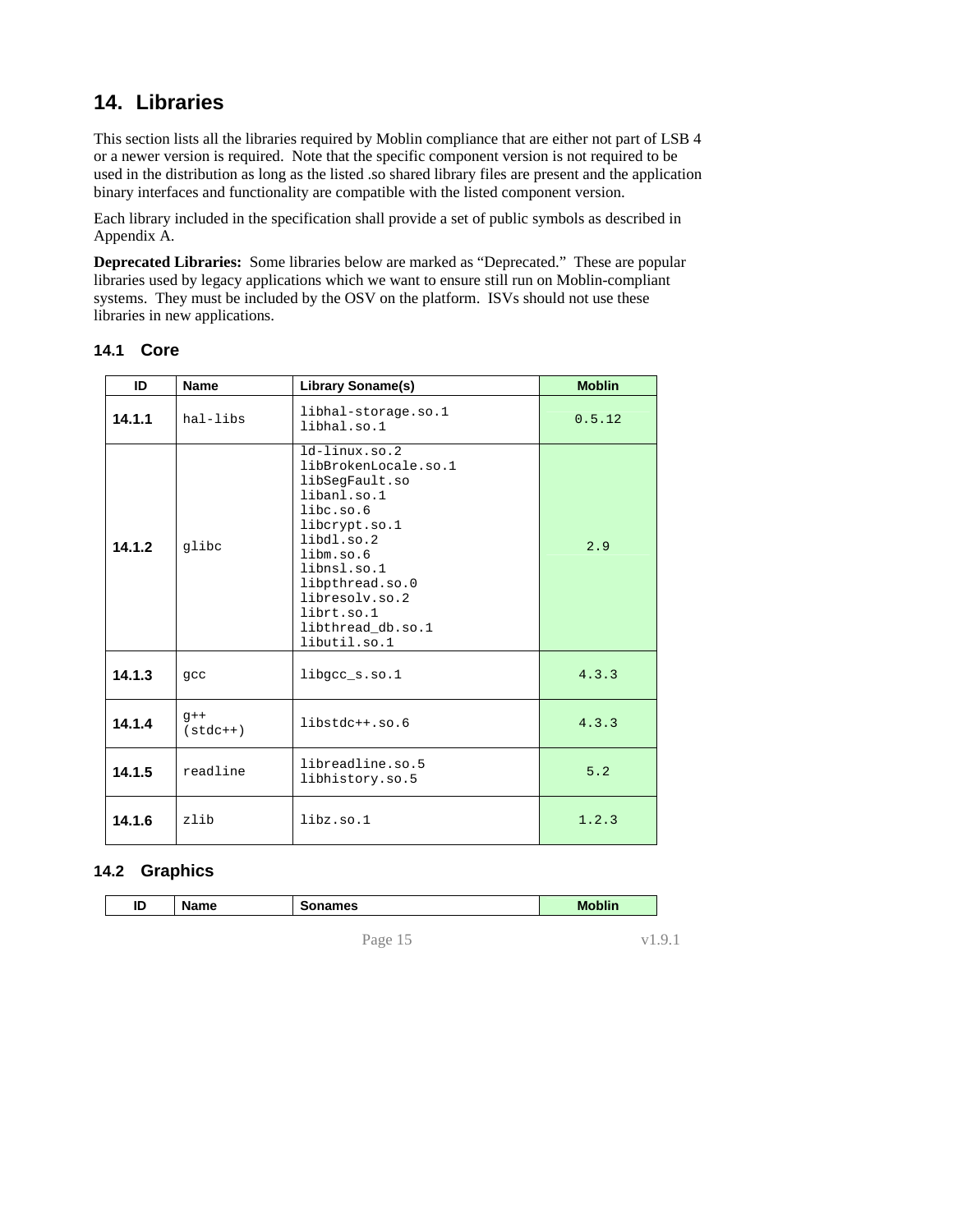| 14.2.1  | libX11        | libX11-xcb.so.1<br>libX11.so.6 | 1.2.1  |  |
|---------|---------------|--------------------------------|--------|--|
| 14.2.2  | libXt         | libXt.so.6                     | 1.0.5  |  |
| 14.2.3  | mesa-libGL    | libGL.so.1<br>7.4.2            |        |  |
| 14.2.4  | libXext       | libXext.so.6                   | 1.0.99 |  |
| 14.2.5  | libICE        | libICE.so.6                    |        |  |
| 14.2.6  | libSM         | libSM.so.6                     | 1.1.0  |  |
| 14.2.7  | libXi         | libXi.so.6                     | 1.2.1  |  |
| 14.2.8  | mesa-libGLU   | libGLU.so.1                    | 7.4.2  |  |
| 14.2.9  | libXtst       | libXtst.so.6                   | 1.0.3  |  |
| 14.2.10 | libXcomposite | libXcomposite.so.1             | 0.4.0  |  |
| 14.2.11 | libXcursor    | libXcursor.so.1                | 1.1.9  |  |
| 14.2.12 | libXdamage    | libXdamage.so.1                | 1.1.1  |  |
| 14.2.13 | libXfixes     | libXfixes.so.3                 | 4.0.3  |  |
| 14.2.14 | libXinerama   | libXinerama.so.1               |        |  |
| 14.2.15 | libXrandr     | libXrandr.so.2                 | 1.3.0  |  |
| 14.2.16 | libXft        | libXft.so.2                    | 2.1.13 |  |

Page 16 v1.9.1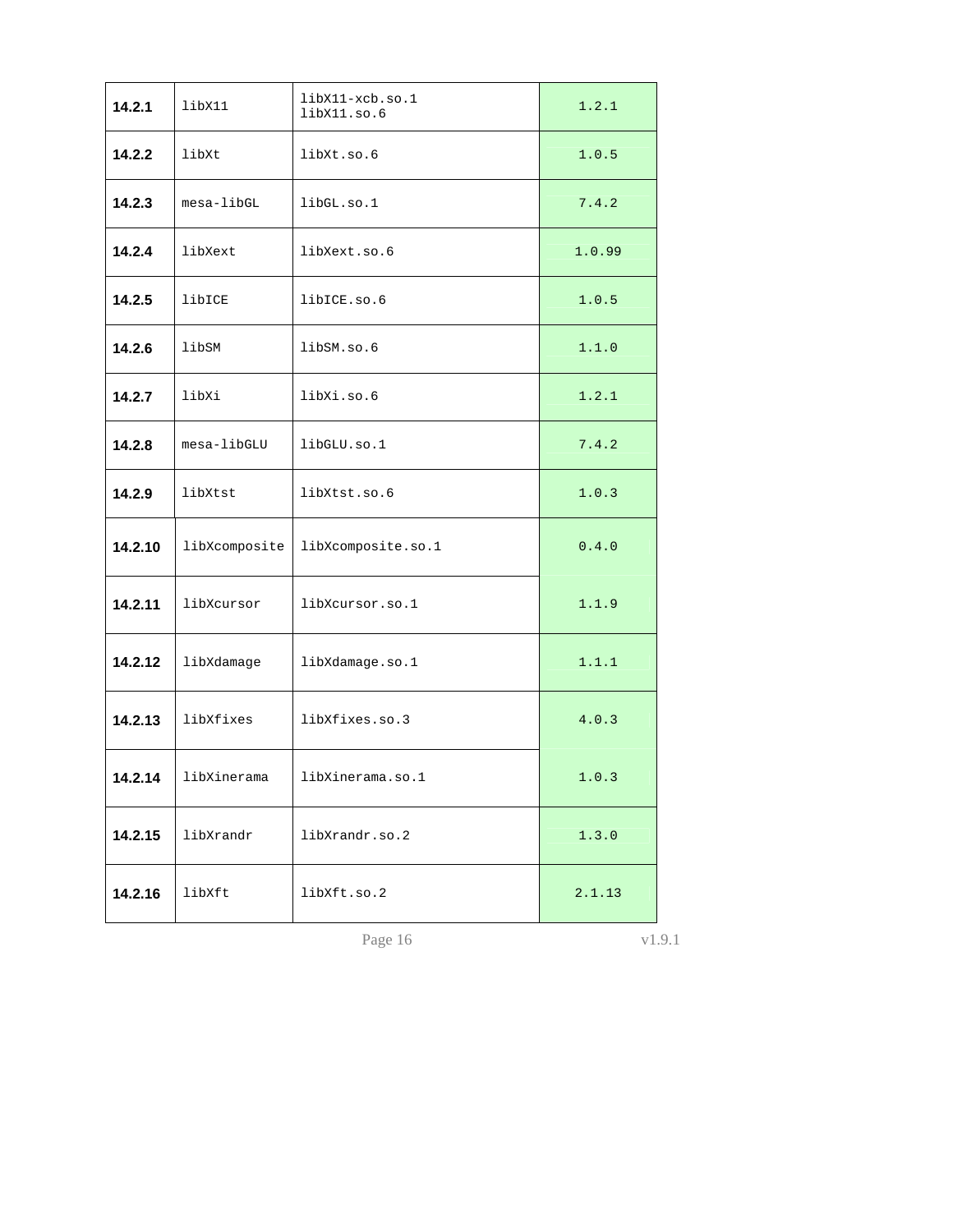<span id="page-16-0"></span>

| 14.2.17<br>libXrender |                            | libXrender.so.1 | 0.9.4 |
|-----------------------|----------------------------|-----------------|-------|
| 14.2.18               | libXScrnSaver              | libXss.so.1     | 1.1.3 |
| 14.2.19               | libXv                      | libXv.so.1      | 1.0.4 |
| 14.2.20               | libXxf86vm<br>(Deprecated) | libXxf86vm.so.1 | 1.0.2 |

## **14.3 Moblin Foundations**

<span id="page-16-1"></span>

| ID     | <b>Name</b>                                                                                                                                                     | <b>Library Soname(s)</b>                                                                                     | <b>Moblin</b> |
|--------|-----------------------------------------------------------------------------------------------------------------------------------------------------------------|--------------------------------------------------------------------------------------------------------------|---------------|
| 14.3.1 | dbus                                                                                                                                                            | libdbus-1.so.3                                                                                               | 1.2.12        |
| 14.3.2 | qlib2                                                                                                                                                           | $libgio-2.0.so.0$<br>$libqlib-2.0.so.0$<br>libgmodule-2.0.so.0<br>libgobject-2.0.so.0<br>libgthread-2.0.so.0 | 2.20.1        |
| 14.3.3 | dbus-glib                                                                                                                                                       | libdbus-glib-1.so.2                                                                                          | 0.80          |
| 14.3.4 | $libatk-1.0.so.0$<br>atk                                                                                                                                        |                                                                                                              | 1.26          |
| 14.3.5 | cairo<br>libcairo.so.2                                                                                                                                          |                                                                                                              | 1.8.6         |
| 14.3.6 | $libpanqo-1.0.so.0$<br>libpangocairo-1.0.so.0<br>libpangoft2-1.0.so.0<br>pango<br>libpangox-1.0.so.0 (Deprecated)<br>libpangoxft-1.0.so.0                       |                                                                                                              | 1.24.1        |
| 14.3.7 | $libqtk-x11-2.0.so.0$<br>$libgdk-x11-2.0.so.0$<br>$GTK+$<br>GObject<br>libgdk pixbuf-2.0.so.0<br><b>GDK</b><br>libgdk_pixbuf_xlib-2.0.so.0<br>libgailutil.so.18 |                                                                                                              | 2.16.1        |
| 14.3.8 | sqlite<br>libsqlite3.so.0                                                                                                                                       |                                                                                                              | 3.6.13        |
| 14.3.9 | GConf<br>(or GConf-<br>dbus)                                                                                                                                    | libgconf-2.so.4                                                                                              | 2.16.0        |

Page 17 v1.9.1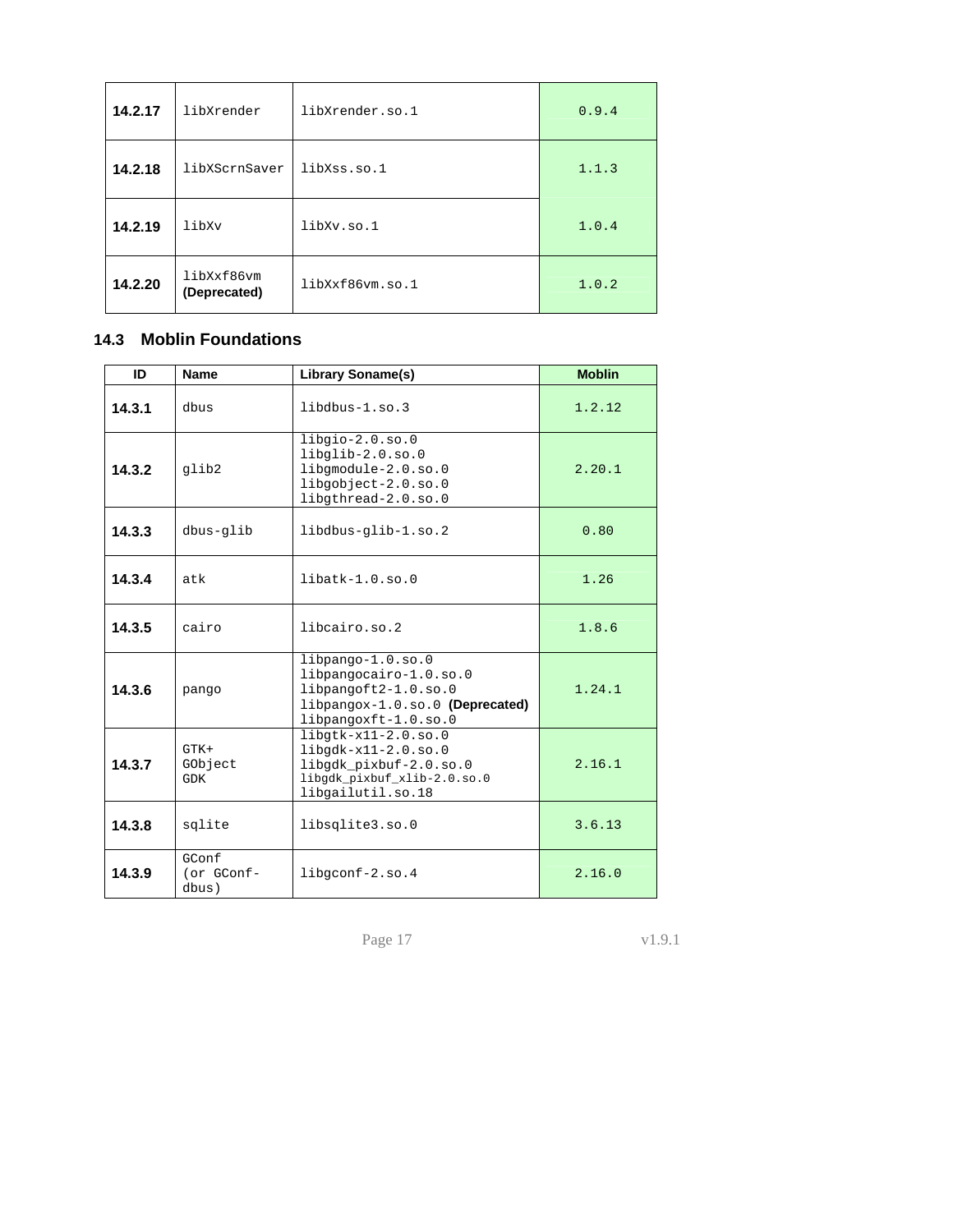|                | 14.3.10 | avahi                | libavahi-client.so.3<br>libavahi-common.so.3<br>libavahi-core.so.6                                                   | 0.6.24                                  |                                                                                      |
|----------------|---------|----------------------|----------------------------------------------------------------------------------------------------------------------|-----------------------------------------|--------------------------------------------------------------------------------------|
|                | 14.3.11 | telepathy-<br>glib   | libtelepathy-glib.so.0                                                                                               | 0.7.28                                  |                                                                                      |
|                | 14.3.12 | eds<br>(or eds-dbus) | libedataserverui-1.2.so.8<br>libedataserver-1.2.so.11<br>libebook-1.2.so.9<br>libecal-1.2.so.7<br>libcamel-1.2.so.14 | $2.25.91$ now,<br>2.26 when<br>released |                                                                                      |
|                | 14.3.13 | bluez                | libbluetooth.so.3                                                                                                    | 4.40, 4.53<br>recommended               |                                                                                      |
| $V =$          | 14.3.14 | clutter              | libclutter-glx-1.0.so.0                                                                                              | 1.0                                     |                                                                                      |
|                | 14.3.15 | clutter-gtk          | libclutter-gtk-0.10.so.0                                                                                             | $0.10$ now,<br>$v1.0$ when<br>released  | $\dots$ [1]<br>Formatted: Bullets and Numbering<br>Formatted: Bullets and Numbering  |
|                | 14.3.16 | clutter-gst          | libclutter-gst-0.10.so.0                                                                                             | $0.10$ now,<br>$v1.0$ when<br>released  | $\ldots$ [2]<br>Formatted: Bullets and Numbering                                     |
|                | 14.3.17 | gupnp                | $l$ ibgupnp-1.0.so.2                                                                                                 | 0.12.6                                  | Formatted: Bullets and Numbering                                                     |
|                | 14.3.18 | gssdp                | libgssdp-1.0.so.1                                                                                                    | 0.6.4                                   |                                                                                      |
|                | 14.3.19 | pulseaudio           | libpulse-browse.so.0<br>libpulse-mainloop-glib.so.0<br>libpulse-simple.so.0<br>libpulse.so.0                         | 0.9.15                                  | Formatted: Bullets and Numbering                                                     |
|                | 14.3.20 | policykit            | libpolkit-dbus.so.2<br>libpolkit-grant.so.2<br>libpolkit.so.2                                                        | $0.9$ now,<br>1.0 when<br>released      | Formatted: Bullets and Numbering<br>Formatted: Bullets and Numbering                 |
|                | 14.3.21 | bickley              | libbickley-0.4.so.0<br>libkozo.so.0                                                                                  | 0.4                                     | Formatted: Bullets and Numbering                                                     |
|                | 14.3.22 | <b>PIM Services</b>  |                                                                                                                      | 22                                      | Formatted: Bullets and Numbering                                                     |
|                | 14.3.23 | sync<br>evolution    | libsynthesis.so.0                                                                                                    | 0.8.1                                   |                                                                                      |
| $\mathbf{v}_-$ | 14.3.24 | mojito               | libmojito-client.so.1<br>libmojito-keystore.so.0                                                                     | 0.13.8.1                                | Formatted: Bullets and Numbering<br>$\ldots$ [3]<br>Formatted: Bullets and Numbering |
|                | 14.3.25 | xulrunner            | libmozjs.so                                                                                                          | 1.9.2alpre                              | $\ldots$ [4]<br>Formatted: Bullets and Numbering                                     |

Page 18 v1.9.1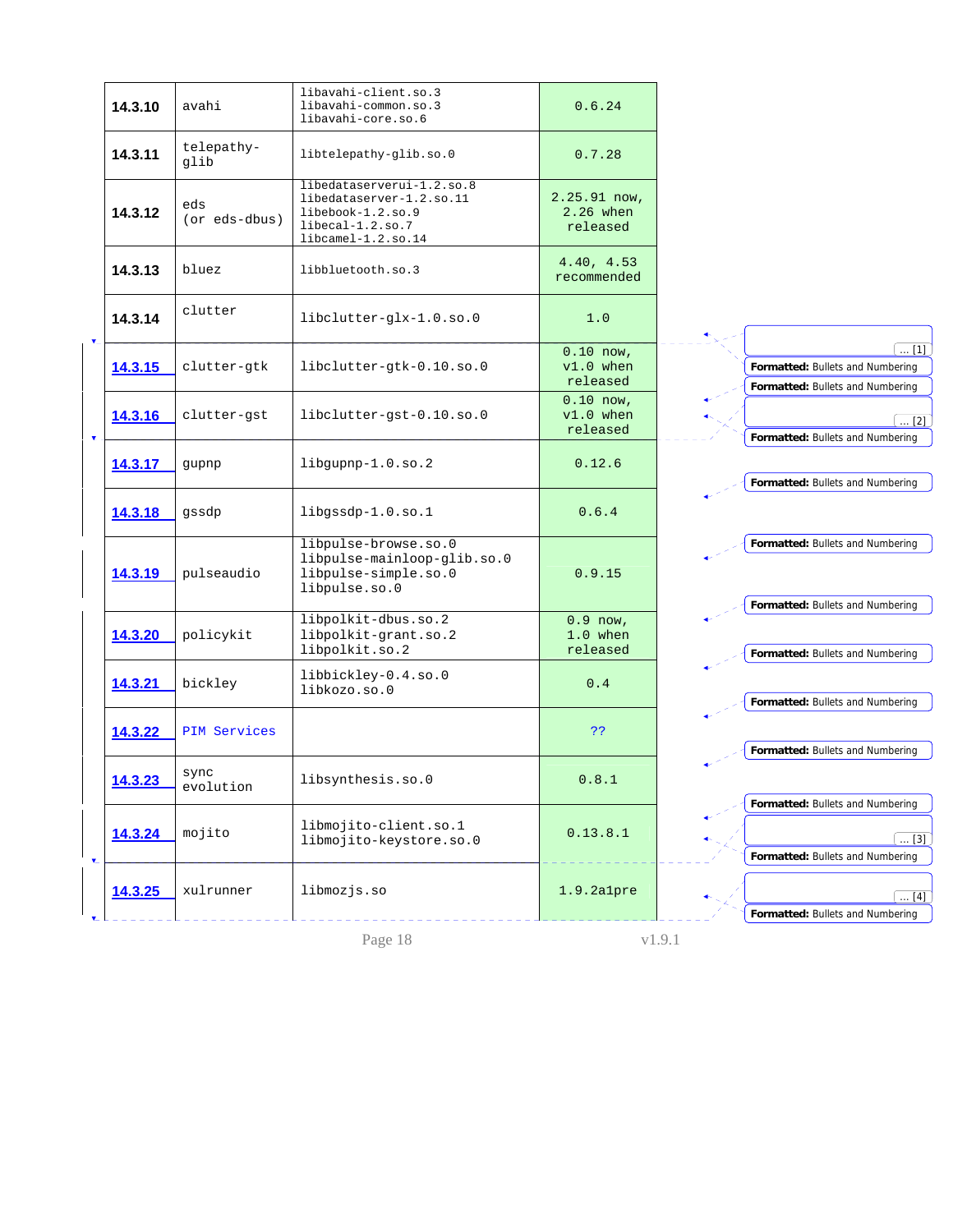<span id="page-18-0"></span>

| 14.3.26 | mozilla<br>headless<br>services | $\limh s-1.0.$ so.0                                                                                                                                                                                                        | 0.1.0  |
|---------|---------------------------------|----------------------------------------------------------------------------------------------------------------------------------------------------------------------------------------------------------------------------|--------|
| 14.3.27 | poppler                         | libpoppler.so.4                                                                                                                                                                                                            | 0.10.6 |
| 14.3.28 | poppler-glib                    | libpoppler-glib.so.4                                                                                                                                                                                                       | 0.10.6 |
| 14.3.29 | qt3<br>(Deprecated)             | libgt-mt.so.3<br>libqui.so.1                                                                                                                                                                                               | 3.3.8  |
| 14.3.30 | qt                              | libOtCore.so.4<br>libOtDBus.so.4<br>libOtNetwork.so.4<br>libOtScript.so.4<br>libQtSql.so.4<br>libOtTest.so.4<br>libOtXml.so.4<br>libOtXmlPatterns.so.4                                                                     | 4.5.0  |
| 14.3.31 | $qt - x11$                      | libOt3Support.so.4<br>libOtAssistantClient.so.4<br>libQtDesigner.so.4<br>libQtDesignerComponents.so.4<br>libOtGui.so.4<br>libQtHelp.so.4<br>libQtOpenGL.so.4<br>libQtScriptTools.so.4<br>libQtSvg.so.4<br>libOtWebKit.so.4 | 4.5.0  |



## **14.4 Media**

<span id="page-18-1"></span>

| ID                | <b>Name</b>      | <b>Sonames</b>                                                                                                                      | <b>Moblin</b> |
|-------------------|------------------|-------------------------------------------------------------------------------------------------------------------------------------|---------------|
| 14.4.1            | gstreamer        | libgstbase-0.10.so.0<br>libgstcontroller-0.10.so.0<br>libgstdataprotocol-0.10.so.0<br>libgstnet-0.10.so.0<br>libgstreamer-0.10.so.0 | 0.10.22       |
| 14.4.2            | gst-plugins-base | libgstinterfaces-0.10.so.0                                                                                                          | 0.10.22       |
| 14.4.3            | alsa-lib         | libasound.so.2                                                                                                                      | 1.0.20        |
| 14.4.4            | liboqq           | libogg.so.0                                                                                                                         | 1.1.3         |
| 14.4.5            | libvorbis        | libvorbis.so.0<br>libvorbisenc.so.2<br>libvorbisfile.so.3                                                                           | 1.2.0         |
| Page 19<br>v1.9.1 |                  |                                                                                                                                     |               |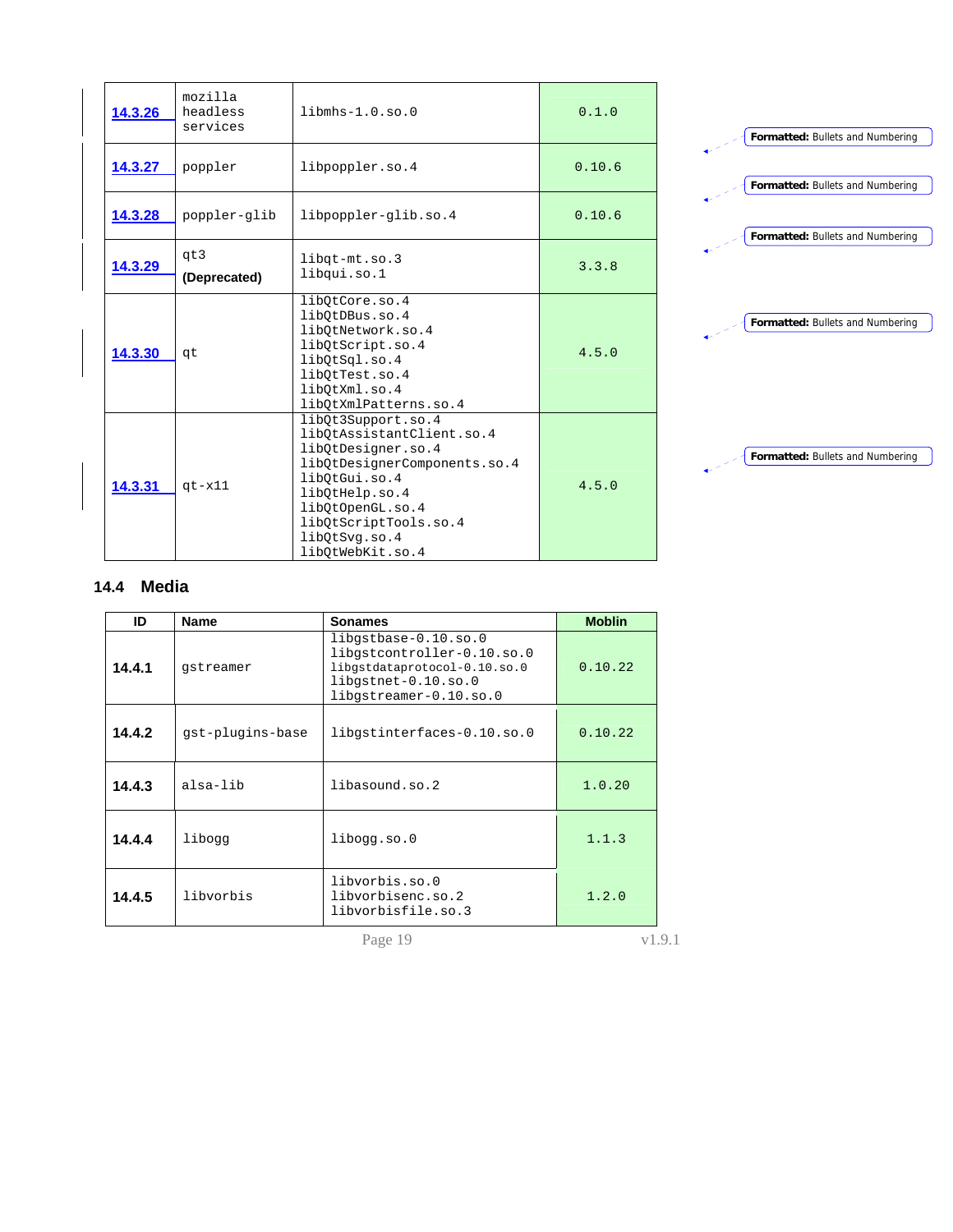<span id="page-19-0"></span>

| 14.4.6 | libcanberra      | libcanberra.so.0     | 0.1 |
|--------|------------------|----------------------|-----|
| 14.4.7 | libcanberra-gtk2 | libcanberra-gtk.so.0 | 0.1 |

# <span id="page-19-1"></span>**14.5 Connectivity**

| ID                                    | <b>Name</b>    | <b>Sonames</b>                    | <b>Moblin</b> |
|---------------------------------------|----------------|-----------------------------------|---------------|
| 14.5.1                                | openobex       | libopenobex.so.1                  | 1.5           |
| 14.5.2                                | libnl          | libnl.so.1                        | 1.1           |
| 14.5.3                                | libusb         | $libush-0.1.\text{so}.4$          | 0.1.12        |
| 14.5.4                                | libnotify      | libnotify.so.1                    | 0.4.5         |
| 14.5.5                                | wpa_supplicant | NA (802.11 authentication)        | 0.6.9         |
| 14.5.6                                | dhcp           | NA (dynamic IP network<br>config) | 4.0           |
| 14.5.7<br>wireless-tools<br><b>NA</b> |                |                                   | 29            |
| 14.5.8<br>iproute<br>device tools)    |                | NA (routing and network           | 2.6.28        |
| 14.5.9                                | net-tools      | NA (basic networking tools)       | 1.60          |
| 14.5.10                               | wimax-tools    | NA (wimax connection tools)       | 1.4.2         |

## **14.6 General**

<span id="page-19-2"></span>

| ID     | <b>Name</b> | <b>Sonames</b>  | <b>Moblin</b> |
|--------|-------------|-----------------|---------------|
| 14.6.1 | aspell      | libaspell.so.15 | 0.60.6        |

Page 20 v1.9.1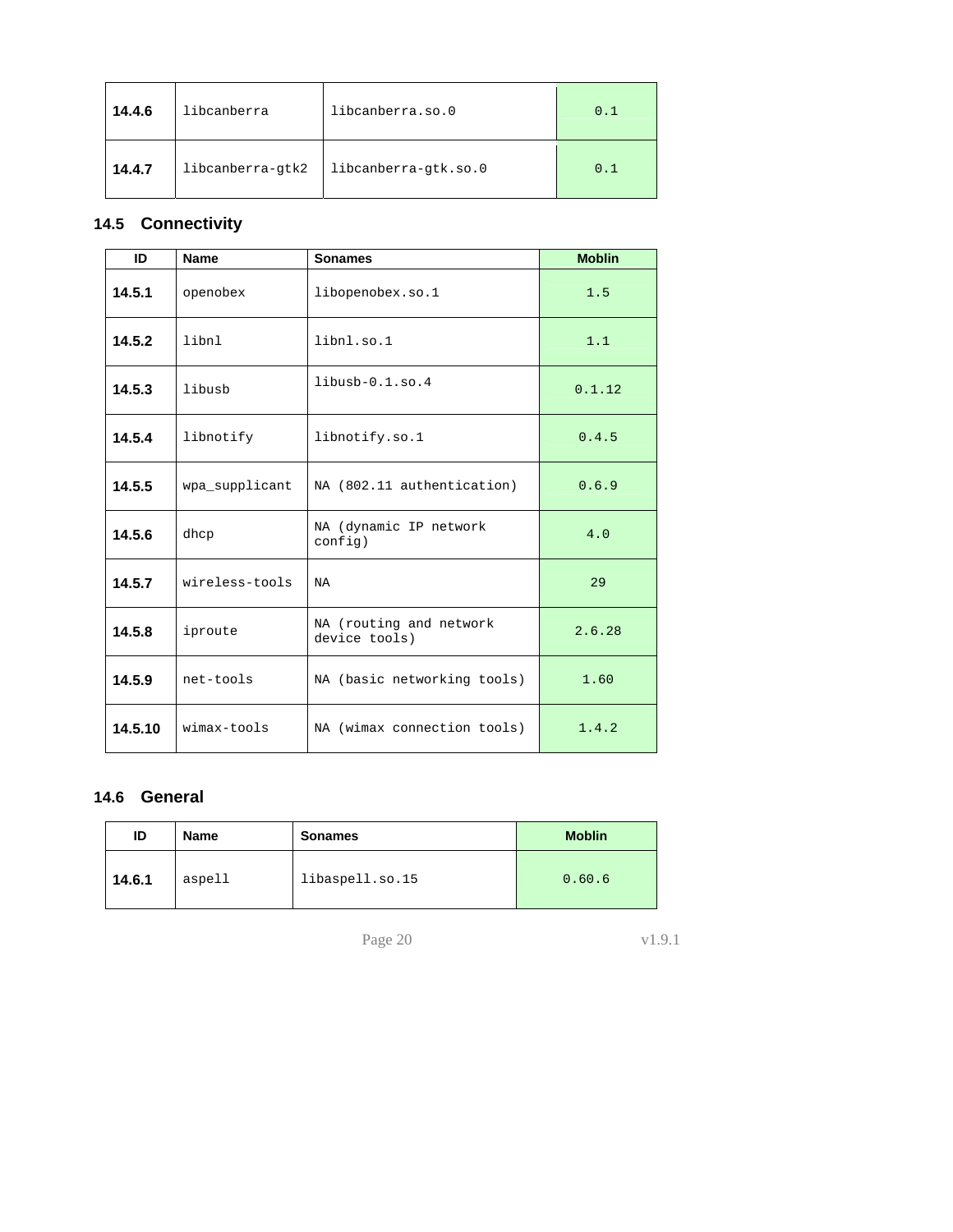| 14.6.2        | bzip2-libs                | libbz2.so.1                                                         | 1.0.5  |
|---------------|---------------------------|---------------------------------------------------------------------|--------|
| 14.6.3        | cups                      | libcups.so.2<br>libcupsimage.so.2                                   | 1.3.10 |
| 14.6.4        | farsight2                 | libgstfarsight-0.10.so.0                                            | 0.0.9  |
| 14.6.5        | fontconfig                | libfontconfig.so.1                                                  | 2.6.0  |
| 14.6.6        | freetype                  | libfreetype.so.6                                                    | 2.3.5  |
| 14.6.7        | Gmp                       | libgmp.so.3                                                         | 4.2.3  |
| 14.6.8        | gnome-keyring             | libgnome-keyring.so.0                                               | 2.26.1 |
| <u>14.6.9</u> | gnutls                    | libgnutls-extra.so.26<br>libgnutls-openssl.so.26<br>libgnutls.so.26 | 2.6.6  |
| 14.6.10       | libbonobo<br>(Deprecated) | libbonobo-2.so.0<br>libbonobo-activation.so.4<br>libbonoboui-2.so.0 | 2.24.1 |
| 14.6.11       | liberoco                  | libcroco-0.6.so.3                                                   | 0.6.1  |
| 14.6.12       | libexif                   | libexif.so.12                                                       | 0.6.16 |
| 14.6.13       | libexpat                  | libexpat.so.1                                                       | 2.0.1  |
| 14.6.14       | libfakekey                | libfakekey.so.0                                                     | 0.1    |
| 14.6.15       | libgcrypt                 | libgcrypt.so.11                                                     | 1.4.4  |



Page 21 v1.9.1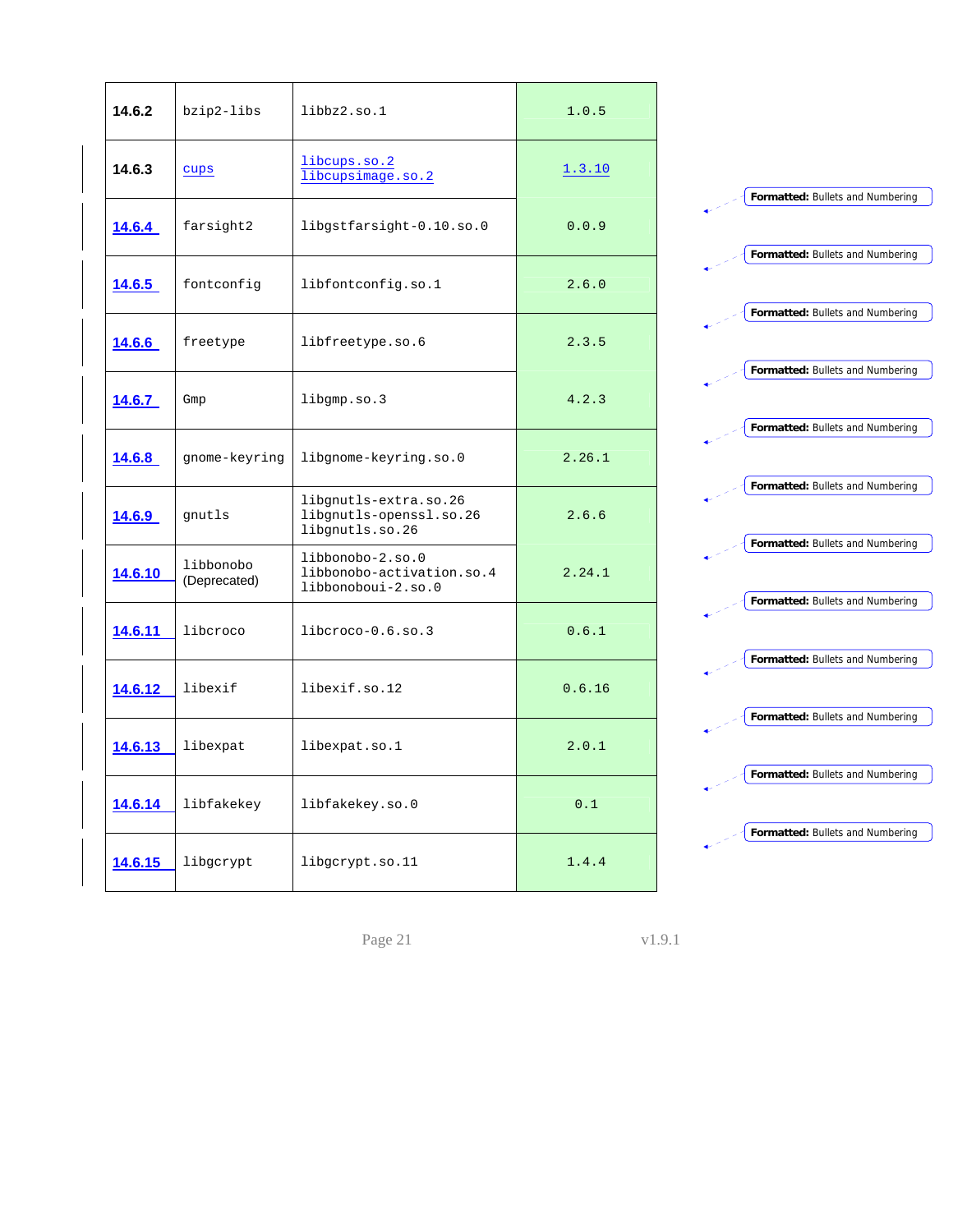| 14.6.16        | libglade2                  | libglade-2.0.so.0                                                      | 2.6.4   |
|----------------|----------------------------|------------------------------------------------------------------------|---------|
| <u>14.6.17</u> | libgphoto2                 | libgphoto2.so.2<br>libgphoto2_port.so.0                                | 2.4.4   |
| 14.6.18        | libjpeg                    | libjpeg.so.62                                                          | 6b      |
| 14.6.19        | libloms                    | liblcms.so.1                                                           | 1.18    |
| 14.6.20        | libncurses                 | libncurses.so.5<br>libncursesw.so.5                                    | 5.6     |
| <u>14.6.21</u> | libOrbit-2<br>(Deprecated) | libORBit-2.so.0<br>libORBit-imodule-2.so.0<br>libORBitCosNaming-2.so.0 | 2.14.17 |
| 14.6.22        | libpam                     | libpam.so.0                                                            | 1.0.4   |
| 14.6.23        | libpng                     | libpng12.so.0                                                          | 1.2.35  |
| 14.6.24        | librsvg2                   | $librsvq-2.so.2$                                                       | 2.26.0  |
| 14.6.25        | libsamplerate              | libsamplerate.so.0                                                     | 0.1.7   |
| 14.6.26        | libsndfile                 | libsndfile.so.1                                                        | 1.0.17  |
| 14.6.27        | libsoup                    | $libsoup-2.4.so.1$<br>libsoup-gnome-2.4.so.1                           | 2.26.1  |
| 14.6.28        | libtiff                    | libtiff.so.3<br>libtiffxx.so.3                                         | 3.8.2   |
| 14.6.29        | libxml2                    | libxm12.s0.2                                                           | 2.7.3   |



Page 22 v1.9.1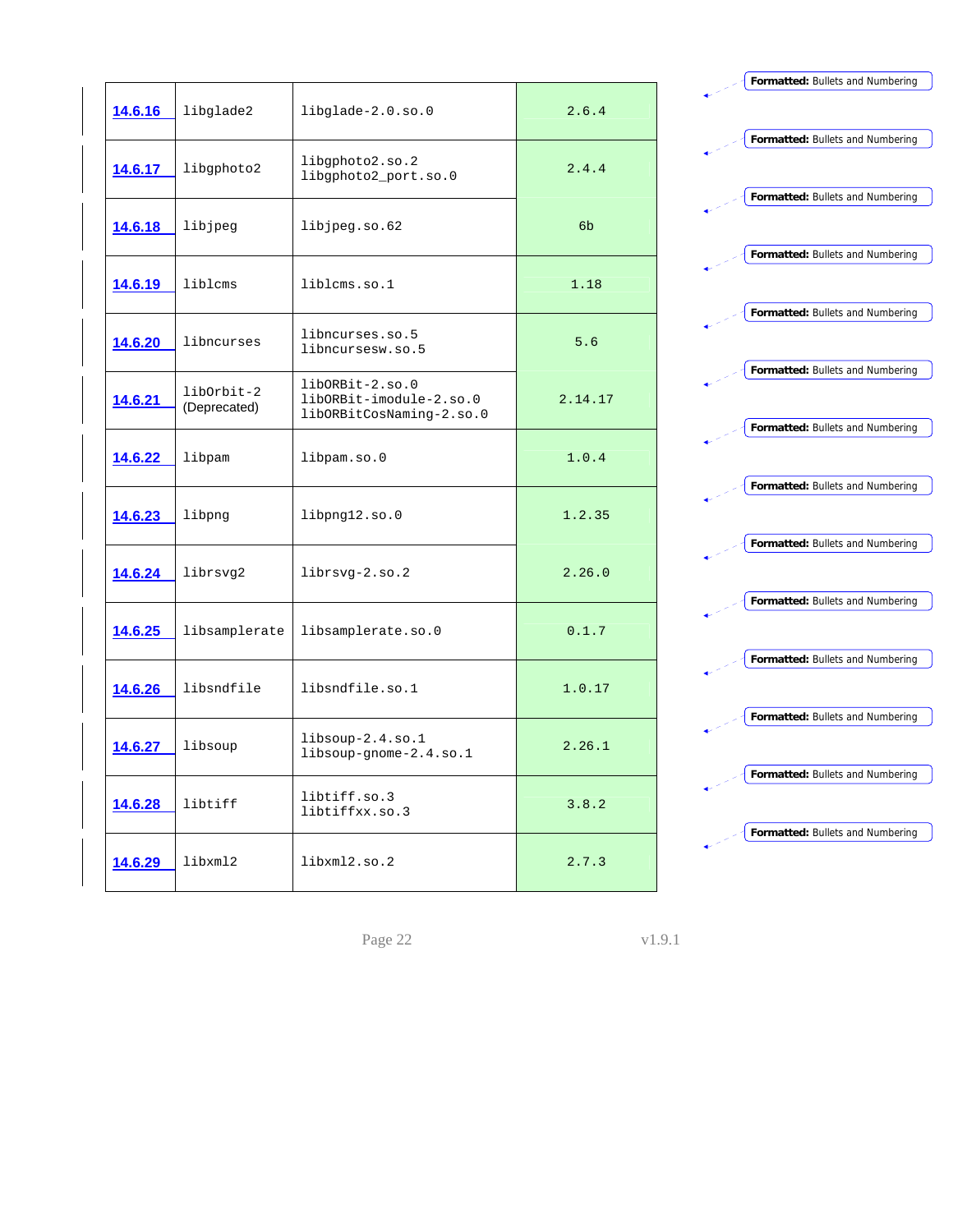| 14.6.30        | nspr                              | libnspr4.so<br>libplds4.so<br>libplc4.so                         | 4.7.3  |
|----------------|-----------------------------------|------------------------------------------------------------------|--------|
| 14.6.31        | nss                               | libsmime3.so<br>libnss3.so<br>libss13.so                         | 3.12.3 |
| 14.6.32        | openldap                          | $liblber-2.4.so.2$<br>$libldap-2.4.so.2$<br>$libldap_r-2.4.so.2$ | 2.4.12 |
| <u>14.6.33</u> | pam                               | libpam.so.0<br>libpam_misc.so.0<br>libpamc.so.0                  | 1.0.4  |
| 14.6.34        | <b>SDL</b>                        | $libSDL-1.2.so.0$                                                | 1.2.13 |
| <u>14.6.35</u> | SDL_image                         | libSDL_image-1.2.so.0                                            | 1.2.7  |
| 14.6.36        | SDL_mixer                         | libSDL_mixer-1.2.so.0                                            | 1.2.8  |
| 14.6.37        | SDL_net                           | libSDL_net-1.2.so.0                                              | 1.2.7  |
| 14.6.38        | SDL_ttf                           | libSDL_ttf-2.0.so.0                                              | 2.0.9  |
| 14.6.39        | startup-<br>notification          | libstartup-notification-<br>1.50.0                               | 0.9    |
| 14.6.40        | telepathy-<br>farsight            | libtelepathy-farsight.so.0                                       | 0.0.6  |
| 14.6.41        | telepathy-<br>mission-<br>control | libmissioncontrol-<br>client.so.0                                | 4.67   |
| 14.6.42        | unique                            | libunique-1.0.so.0                                               | 1.0.6  |
| 14.6.43        | xslt                              | libxslt.so.1<br>libexslt.so.0                                    | 1.1.24 |

**Formatted:** Bullets and Numbering **Formatted:** Bullets and Numbering **Formatted:** Bullets and Numbering **Formatted:** Bullets and Numbering **Formatted:** Bullets and Numbering **Formatted:** Bullets and Numbering **Formatted:** Bullets and Numbering **Formatted:** Bullets and Numbering **Formatted:** Bullets and Numbering **Formatted:** Bullets and Numbering **Formatted:** Bullets and Numbering **Formatted:** Bullets and Numbering **Formatted:** Bullets and Numbering **Formatted:** Bullets and Numbering

Page 23 v1.9.1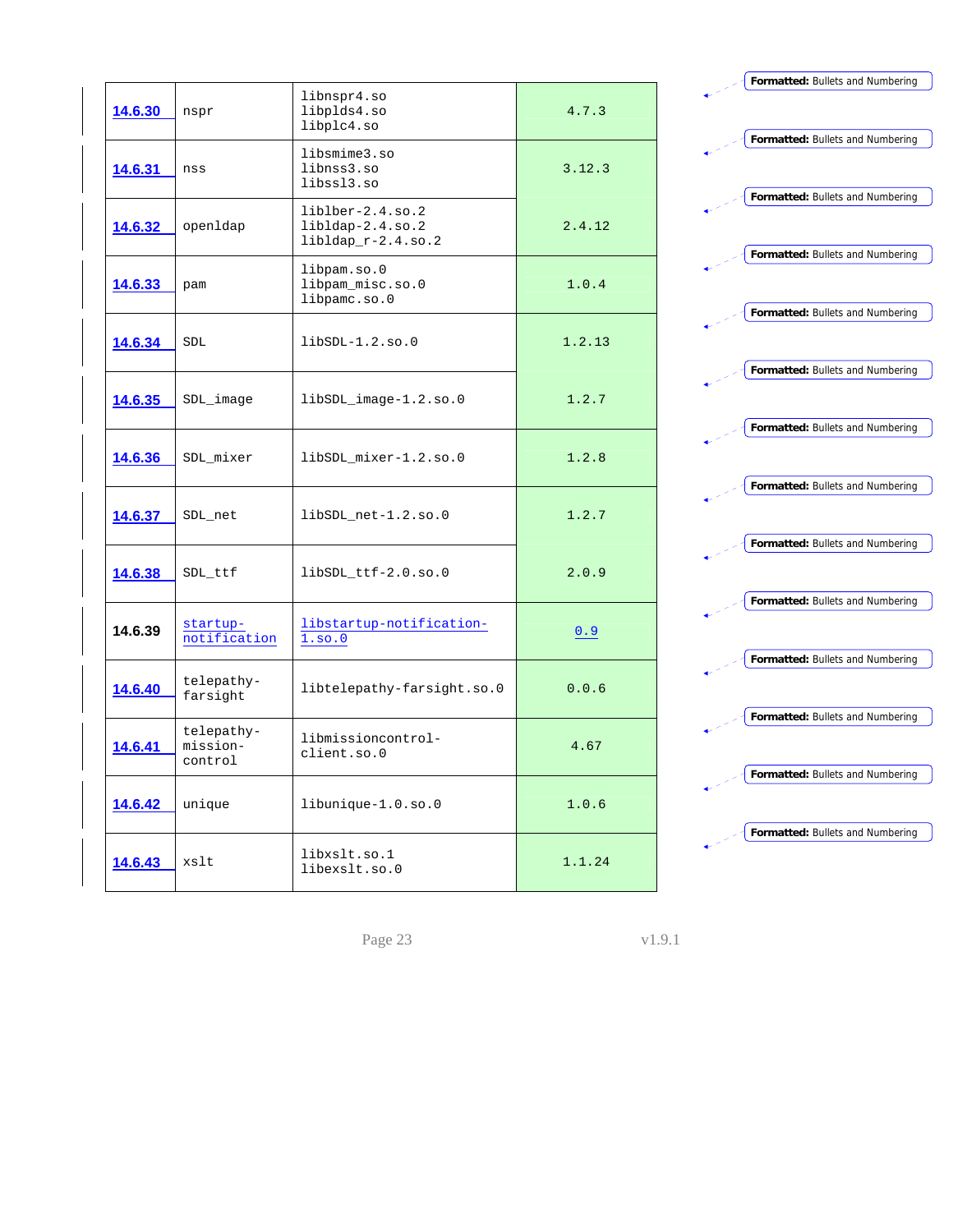## <span id="page-23-0"></span>**14.7 Libraries still under review**

<span id="page-23-1"></span>

| ID     | Name                          | Sonames                                      | Moblin   |
|--------|-------------------------------|----------------------------------------------|----------|
| 14.7.1 | gnome-desktop<br>(Deprecated) | libgnome-desktop-2.so<br>2.26.0              |          |
| 14.7.2 | gnome-menus                   | libgnome-menu.so                             | 2.26.1   |
| 14.7.3 | jana                          | libjana-ecal.so<br>libjana.so                | 20090319 |
| 14.7.4 | libical                       | libical.so<br>libicalss.so<br>libicalvcal.so | 0.43     |
| 14.7.5 | PolicyKit-<br>qnome-libs      | libpolkit-gnome.so                           | 0.9.2    |

Page 24 v1.9.1

 $\begin{array}{c} \begin{array}{c} \hline \end{array} \\ \hline \end{array}$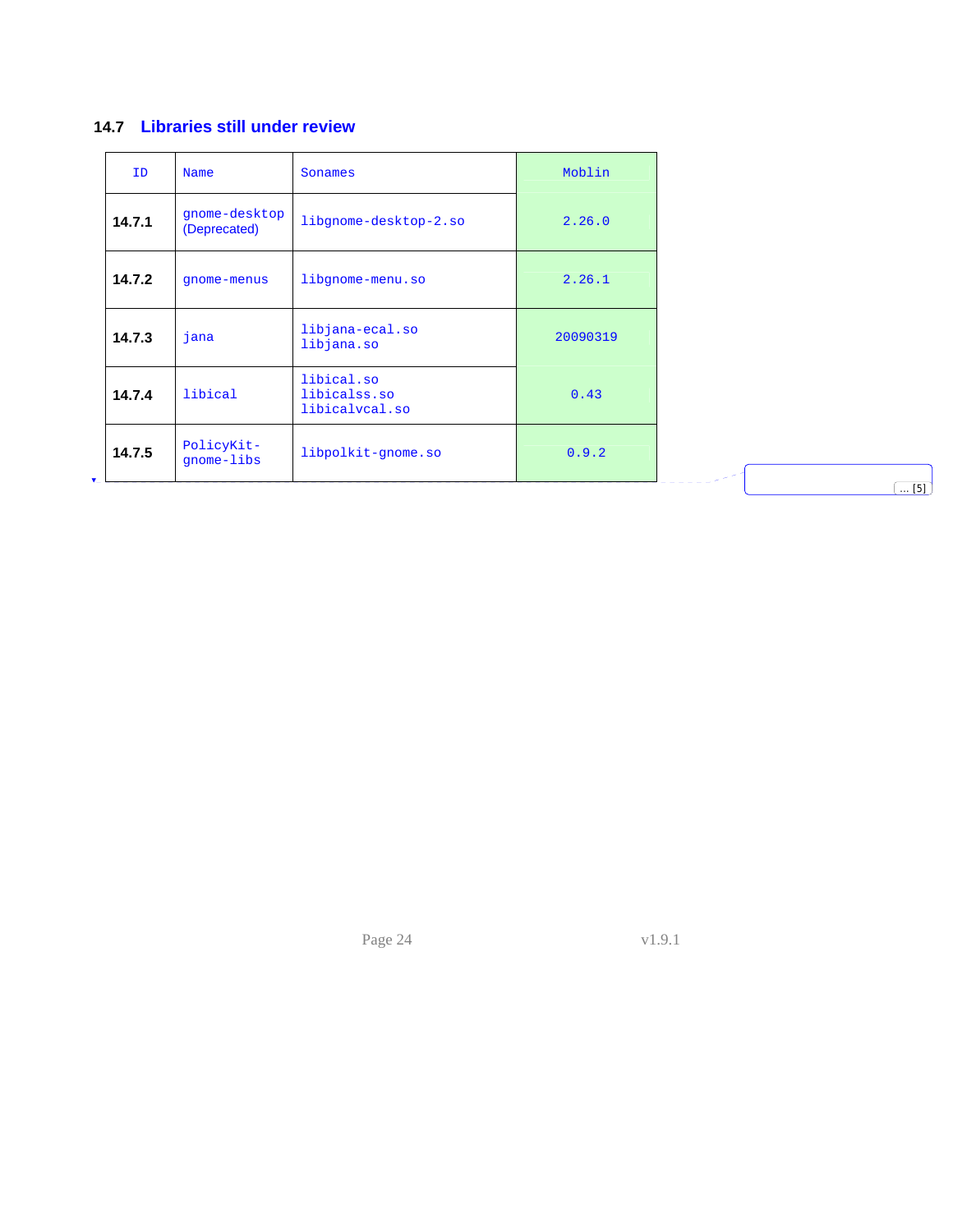# <span id="page-24-0"></span>**15. Platform Vertical Specific Requirements**

## <span id="page-24-1"></span>**15.1 Netbook**

<span id="page-24-2"></span>

|      | There are no distinct requirements for Netbook at this time. | <b>Formatted: Body Text 2, No bullets</b><br>or numbering            |
|------|--------------------------------------------------------------|----------------------------------------------------------------------|
| 15.2 | <b>Mobile Internet Device (MID)</b>                          | <b>Deleted:</b> Required libraries for Netbook<br>only.<br>ID<br>[6] |

• Security and Manageability

<span id="page-24-3"></span>This section still undefined.

- Telephony components
- Touch screen components
- Memory requirements
- Camera infrastructure/libraries

### **15.3 In-vehicle Infotainment (IVI)**

<span id="page-24-4"></span>This section still undefined.

Page 25 v1.9.1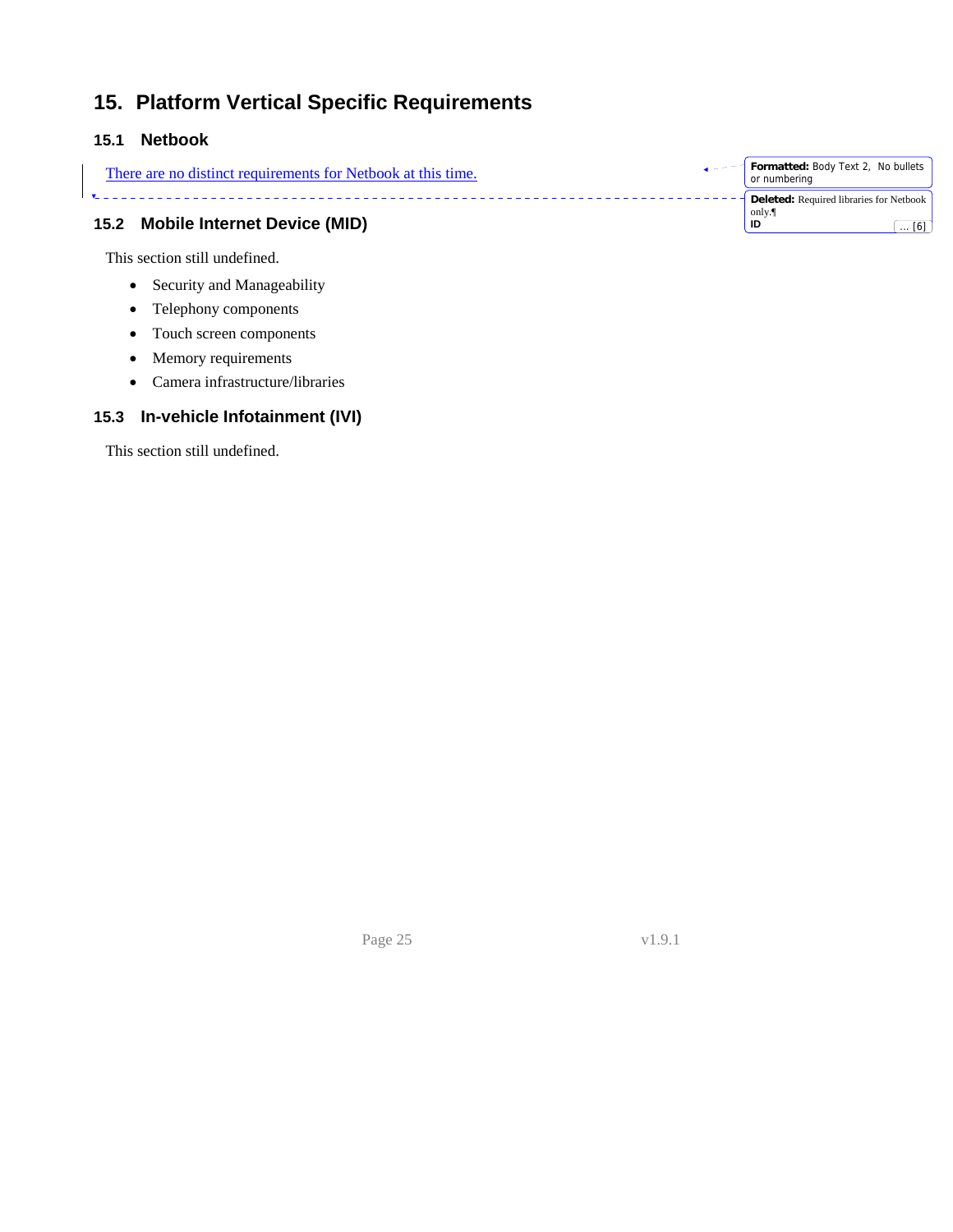# <span id="page-25-0"></span>**16. ISV Compliance**

<span id="page-25-1"></span>This section describes the requirements for ISV compliance but is incomplete without the full specification. ISVs are expected to understand the OSV compliance requirements.

See section [2](#page-4-4) for links to the ISV compliance tools.

#### **16.1 Packaging**

See the OSV packaging requirements in section [1](#page-8-2).

<span id="page-25-2"></span>

| ID     | <b>Name</b>          | <b>Description</b>                                                                                                                                                                                                                                                                                                             |  |  |
|--------|----------------------|--------------------------------------------------------------------------------------------------------------------------------------------------------------------------------------------------------------------------------------------------------------------------------------------------------------------------------|--|--|
| 16.1.1 | RPM and<br>DEB       | The application is provided as both RPM and DEB format packages.                                                                                                                                                                                                                                                               |  |  |
| 16.1.2 | Package<br>Template  | The application provides all the values shown in the package template.<br>(minimal required features)                                                                                                                                                                                                                          |  |  |
| 16.1.3 | Package<br>Structure | Packages shall be created so the native package management system knows<br>which files are installed. Queries on installed packages using standard<br>package management tools shall work as expected. Examples:<br>Report the package a file belongs to:<br>\$ rpm -q -whatprovides <file> or \$ dpkg -S <file></file></file> |  |  |
|        |                      | List all files installed by a package:<br>$$$ rpm $-q$ $<$ $pkq$ > or $$$ dpkg $-L$ $<$ $pkq$ ><br>Packages that install all files in a post install script are not compliant.                                                                                                                                                 |  |  |
| 16.1.4 | Uninstall            | The application cleanly uninstalls when the package is uninstalled leaving the<br>system in the state it was in prior to installation (excepting any user-added<br>files or configuration)                                                                                                                                     |  |  |

#### **16.2 Desktop Integration**

See the OSV desktop integration requirements in section [1](#page-9-2).

<span id="page-25-3"></span>

| ID     | Name          | <b>Description</b>                                                                                                                                                                           |
|--------|---------------|----------------------------------------------------------------------------------------------------------------------------------------------------------------------------------------------|
| 16.2.1 | .desktop file | A desktop file MUST be installed under /usr/share/applications and contain<br>values for at least the following fields: Name, Comment, [Exec or Link], Icon,<br>Type, Categories             |
| 16.2.2 | <b>Icon</b>   | The picture file specified in the Icon field of the .desktop file must be either<br>SVG or PNG format. If PNG format, the following sizes must be provided:<br>16x16, 32x32, 64x64, 128x128. |

#### **16.3 Library Use**

<span id="page-25-4"></span>

| m<br>שו | Name | <b>Description</b> |                |   |
|---------|------|--------------------|----------------|---|
|         |      |                    | Page<br>$\sim$ | . |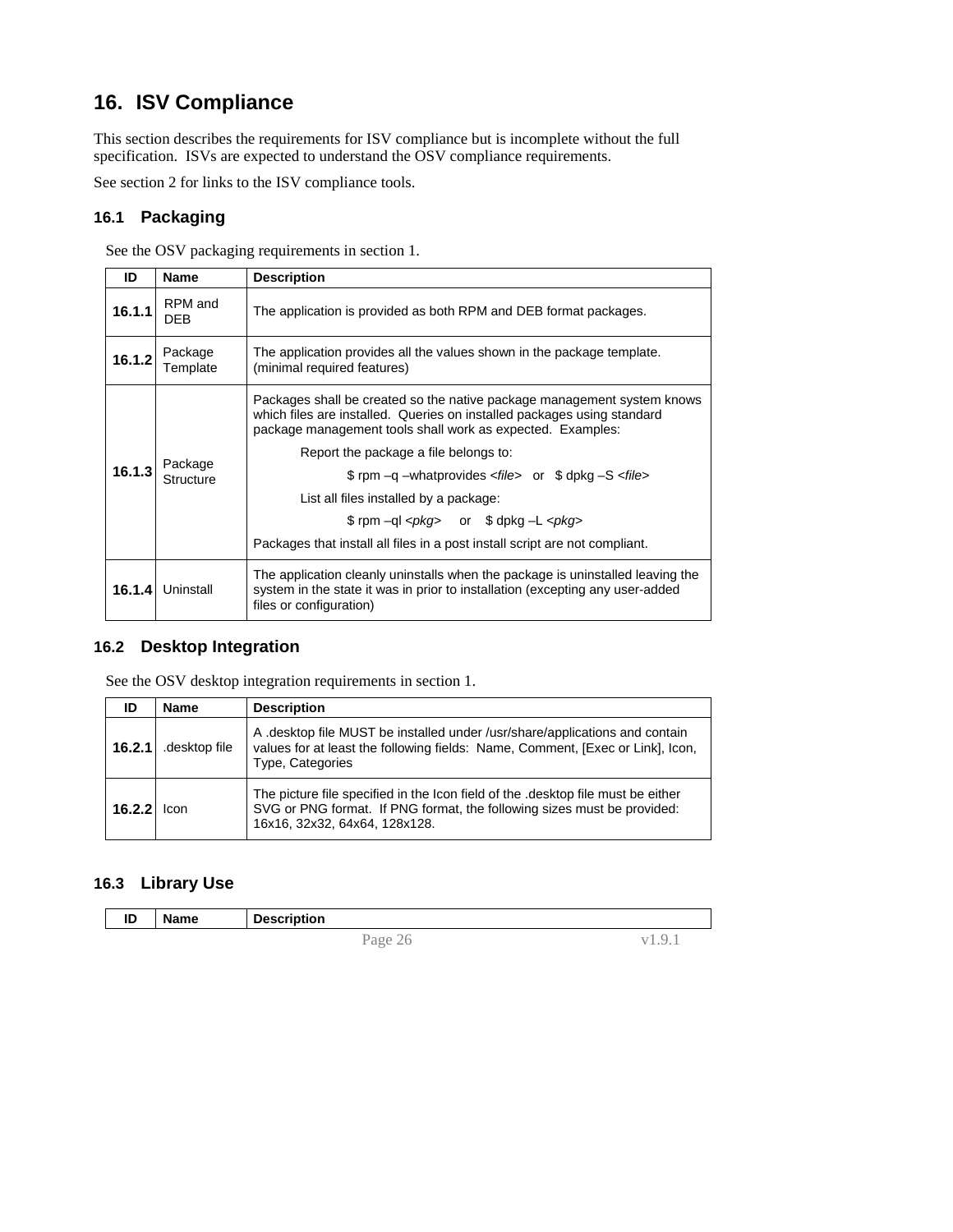<span id="page-26-0"></span>

|  |        | Moblin<br>Libraries | An application may link with libraries as specified below:                                                                                                                                                                                                                                                                                                                                                |  |  |  |
|--|--------|---------------------|-----------------------------------------------------------------------------------------------------------------------------------------------------------------------------------------------------------------------------------------------------------------------------------------------------------------------------------------------------------------------------------------------------------|--|--|--|
|  |        |                     | Dynamically link with libraries in the Moblin compliance specification.<br>These libraries will already be available in Moblin-compliant distributions                                                                                                                                                                                                                                                    |  |  |  |
|  | 16.3.1 |                     | Statically link with the library, thereby building the library into the<br>application binary                                                                                                                                                                                                                                                                                                             |  |  |  |
|  |        |                     | Dynamically link with libraries that are installed with the application as<br>long as the following requirements are met:                                                                                                                                                                                                                                                                                 |  |  |  |
|  |        |                     | the provided libraries are themselves Moblin compliant                                                                                                                                                                                                                                                                                                                                                    |  |  |  |
|  |        |                     | the provided libraries are installed in /opt under a directory that is<br>unique to the application or vendor. Domain name spaces are<br>recommended such as /opt/ <domain>/<app name="">. (e.g.<br/>/opt/abc.com/foo.app). Libraries or supporting files may<br/>not be installed in directories that are part of the standard<br/>lookup path such as /usr/lib, /lib, /usr/include, etc.</app></domain> |  |  |  |
|  |        |                     | Note that in order for your application to find these libraries at runtime<br>you need to either use linker rpath to find the library or enable Idconfig<br>to find them.                                                                                                                                                                                                                                 |  |  |  |

### **16.4 Quality Recommendations**

<span id="page-26-1"></span>The following are not required for compliance but are strong recommendations.

#### **16.4.1 Compiler Settings**

When building Moblin v2 binaries, use the following build flags:

-march=core2 -mtune=generic -mfpmath=sse -Os

#### **16.4.2 Power management**

For guidelines on creating power-friendly applications, see [http://www.lesswatts.org/projects/applications-power-management/.](http://www.lesswatts.org/projects/applications-power-management/)

| ID         | <b>Name</b>               | <b>Description</b>                                                              |
|------------|---------------------------|---------------------------------------------------------------------------------|
| App Device |                           | An application should avoid keeping device files open when the device is not in |
| 16.4.3     |                           | use at that moment. For example when the user puts a media player on            |
| Usage      |                           | "pause," the audio device is not in use and should not be open.                 |
| App Idle   |                           | The application should not consume significant system resources when it is      |
| 16.4.4     |                           | running but not active. Background activity (such as indexing or scanning       |
| Power      |                           | files) shall be allowed to be controlled by the Power Policy Manager.           |
| 16.4.5     | App Polling<br>and Timers | Avoid polling, but if polling, use group timers. See g_timeout_add_seconds().   |

Page 27 v1.9.1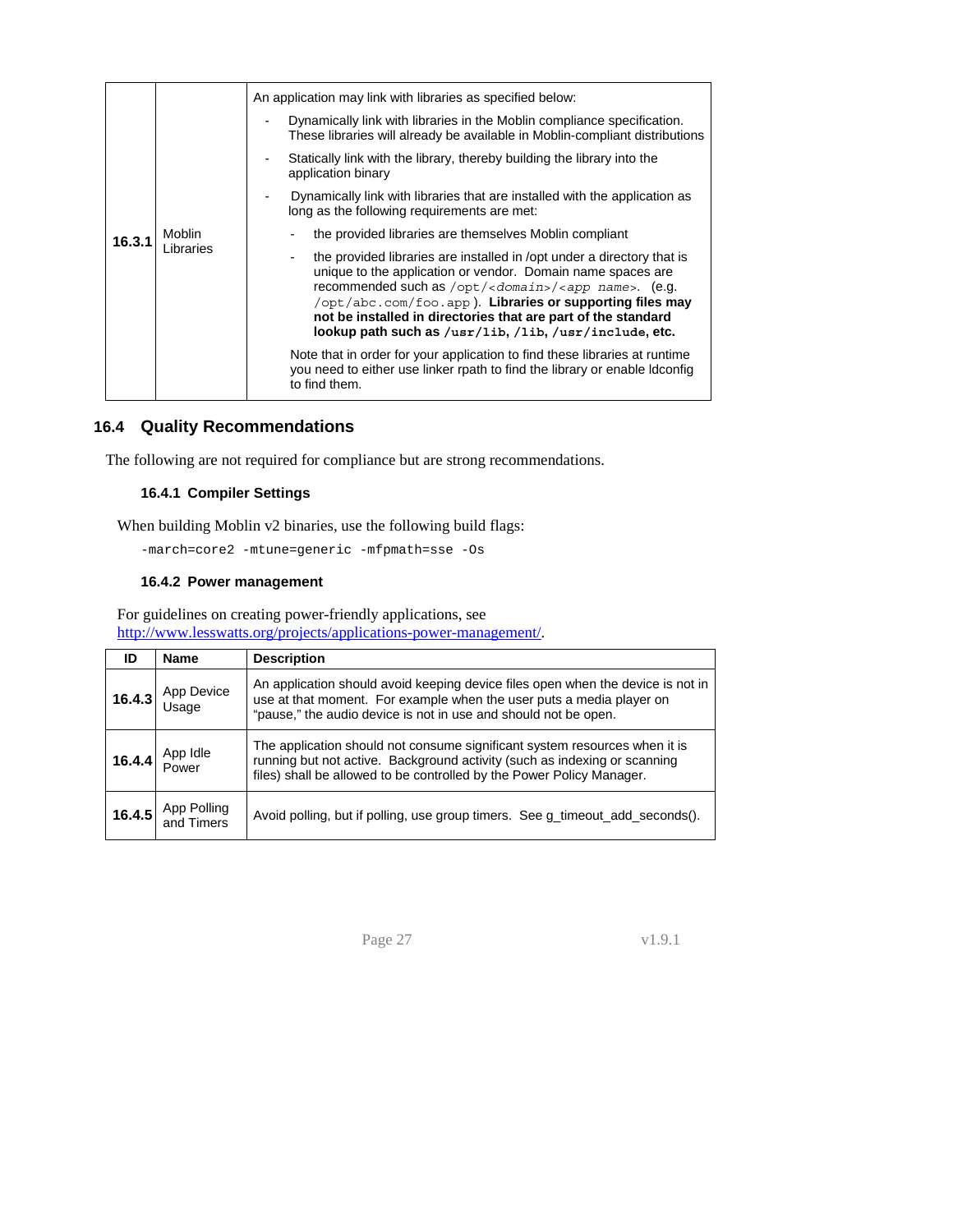#### **16.4.6 Startup Time**

| ID     | <b>Name</b>       | <b>Description</b>                                                                                                       |
|--------|-------------------|--------------------------------------------------------------------------------------------------------------------------|
| 16.4.7 | Visual<br>Startup | The application provides a visual indication of starting up within 0.5 seconds of<br>the user launching the application. |
|        | $16.4.8$ Startup  | The user shall be able to interact with the application user interface within 5<br>seconds of launching the application. |

Page 28 v1.9.1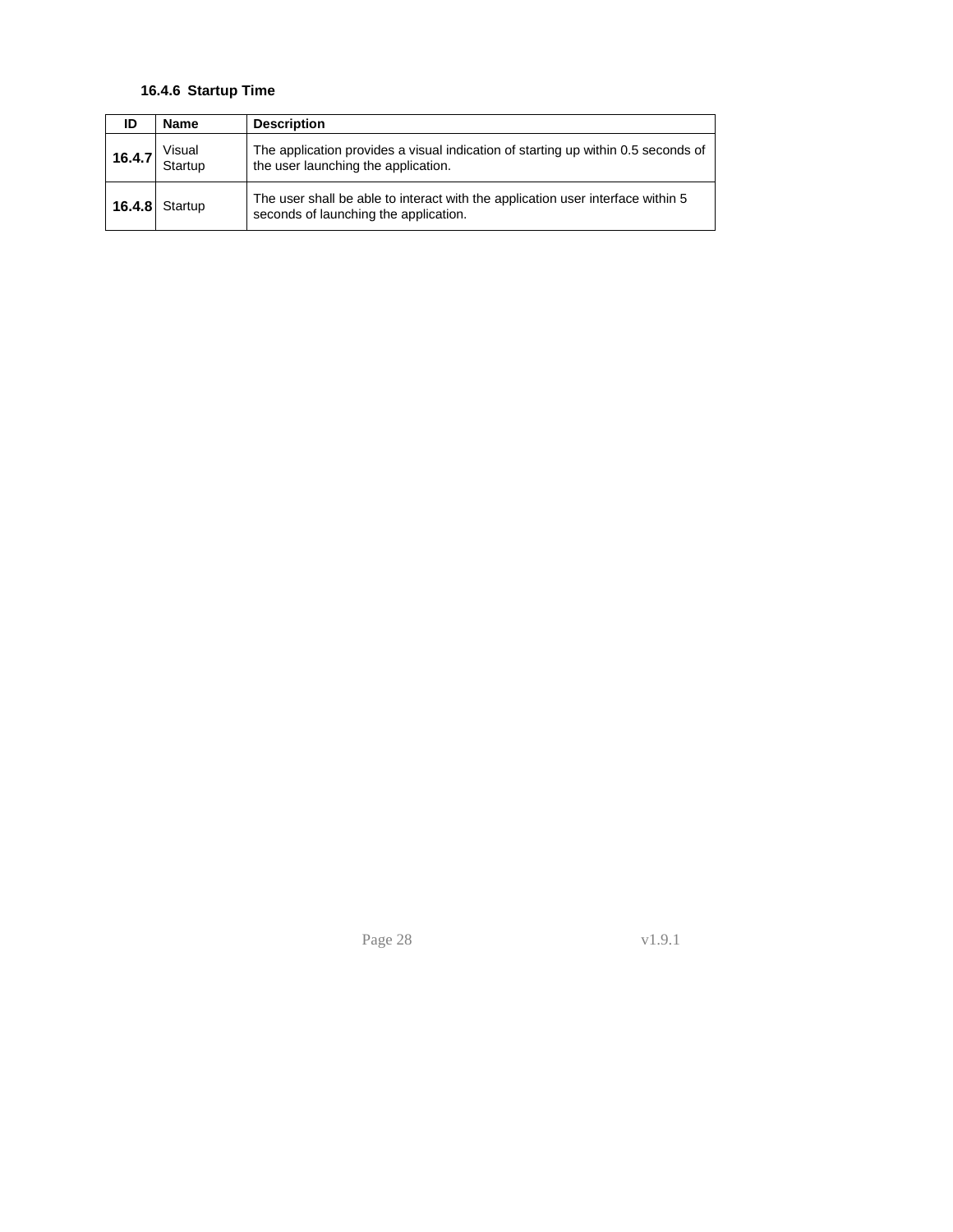## <span id="page-28-0"></span>**17. Changes between Specification Versions**

## <span id="page-28-2"></span><span id="page-28-1"></span>**17.1 1.9.0 to 1.9.1**

- Dropped requirement for sendmail in [Differences to LSB](#page-5-0)
- Dropped requirement for libnbtk
- Dropped requirements for libclutter-box2d and libclutter-qt
- Dropped requirements for libclutter-mozembed, librest
- Moved libstartup-notification to required
- Added libcups, libcupsimage as required

### <span id="page-28-3"></span>**17.2 0.6.3 to 1.9.0**

- Numbering sequence adjusted to reflect 2.0 as the intended first release
- Under performance, MID characteristics have been replaced by a second Netbook entry, and these are now distinguished as SDD and HDD; an HDD-based boot time expectation is added
- Explicitly stated that the LSB dynamic linker is not required to be used for applications, but distributions must still provide it for LSB conformance
- The reference to LSB 4.0 is expended to list the actual specifications involved
- The clutter library versions are updated (clutter to 1.0, clutter-gst and clutter-gtk to 0.10)
- The freedesktop.org standards have their links spelled out, and the mime reference is updated to 0.18
- In the suspend section, it is clarified there is no requirement for S4 support
- Improved wording for version requirements for libraries, and a similar version comment added to the Python and Perl sections
- Audio frequencies were listed as KHz when they really are in Hz
- Libraries dropped since the previous version: libiw, libpopt, libpulsecore-0.9.15, libcidn, libperl, libsmltk, libgvfscommon, libgvfscommon-dnssd, libQtLucene, libusbpp-1.0, libwimax11.so.0, libdhcp-1.99.so.1, libsyncevo-dbus, libgypsy, libgeoclue, libgdbus
- Library deprecated since previous version: libpangox
- Library dropped since previous version: libpyglib-2.0.so.0, replaced with a requirement for the gtk and gobject modules

Page 29 v1.9.1



| . ∠ Trormatted: Bullets and Numbering |  |
|---------------------------------------|--|
|                                       |  |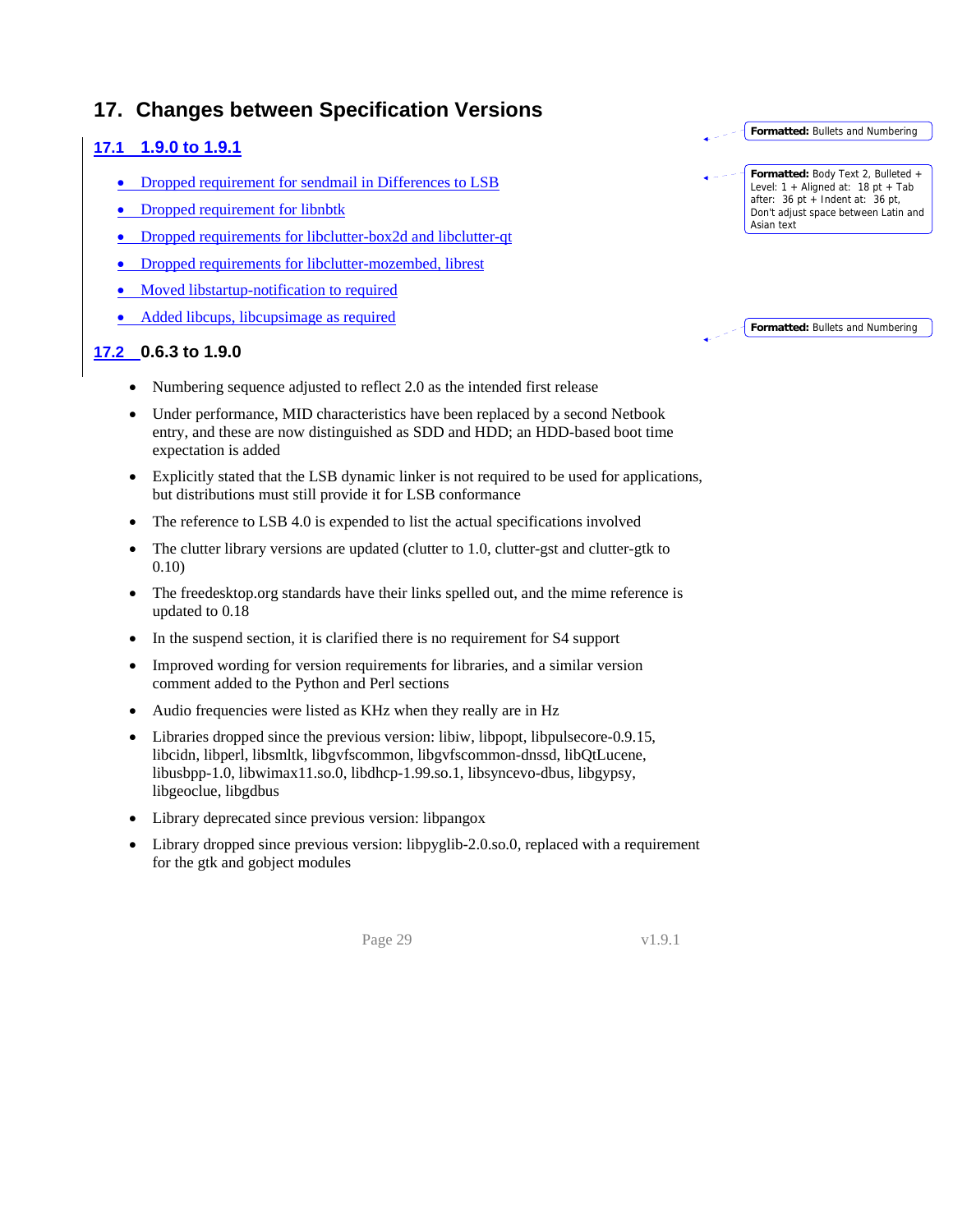# <span id="page-29-1"></span><span id="page-29-0"></span>**18. Open or Unresolved Areas**

- Is ELF information needed for Atom (bug 5753)
- Clarify Moblin package format requirements (bugs 5754 and 5776)
- Non-library components are listed in section 14.5, these would perhaps better be listed in a separate section for commands (bug 5756)
- Required bluez version needs clarification (bug 5759)
- More codec specifications needed (bug 5785)
- No profile for mp3 (bug 5787)
- Inaccurate description of browser plugin requirements (bug 5810)
- Problem with incompatible naming of tiff libraries across distros (bug 5889)
- Are libQtWebKit and libQtXmlPatterns required? (bug 5983)
- Are specific locales required (bug 6023)
- Should libSDL\_net be required (bug 6055)
- Clean up / combine sections 19, 20
- Complete disposition of 14.7 Libraries Still Under Review either move into spec, drop, or turn into issues here for tracking
- Fill in or drop empty sections, such as 14.3.4 PIM Services

#### **18.1 Requested Standards (not yet part of spec)**

This is a list of issues faced and standards requested for Moblin v2.

<span id="page-29-2"></span>

| Item | <b>Request for standard</b>                                                                                                                                                                         | <b>Status</b>       |
|------|-----------------------------------------------------------------------------------------------------------------------------------------------------------------------------------------------------|---------------------|
| 18.2 | USB mount location (/media/disk)                                                                                                                                                                    |                     |
| 18.3 | Location for media (at least during import)                                                                                                                                                         |                     |
| 18.4 | Standard folders for Music, Pictures, Videos, Documents.<br>(Desktop?). Recommendation to media applications to look in<br>these folders.                                                           |                     |
| 18.5 | Valid EDID block LCD size data.<br>Background: ISVs need this information to detect the physical<br>size of the display and adapt the size of their widgets accordingly.                            |                     |
| 18.6 | Standard for registering applications to show in system menus<br>(icons, names, etc.).<br>Background: Moblin v1 had OnlyShowIn=GNOME; Mobile<br>addition but it wasn't included in all OSV distros. | Included<br>(sec 9) |

Page 30 v1.9.1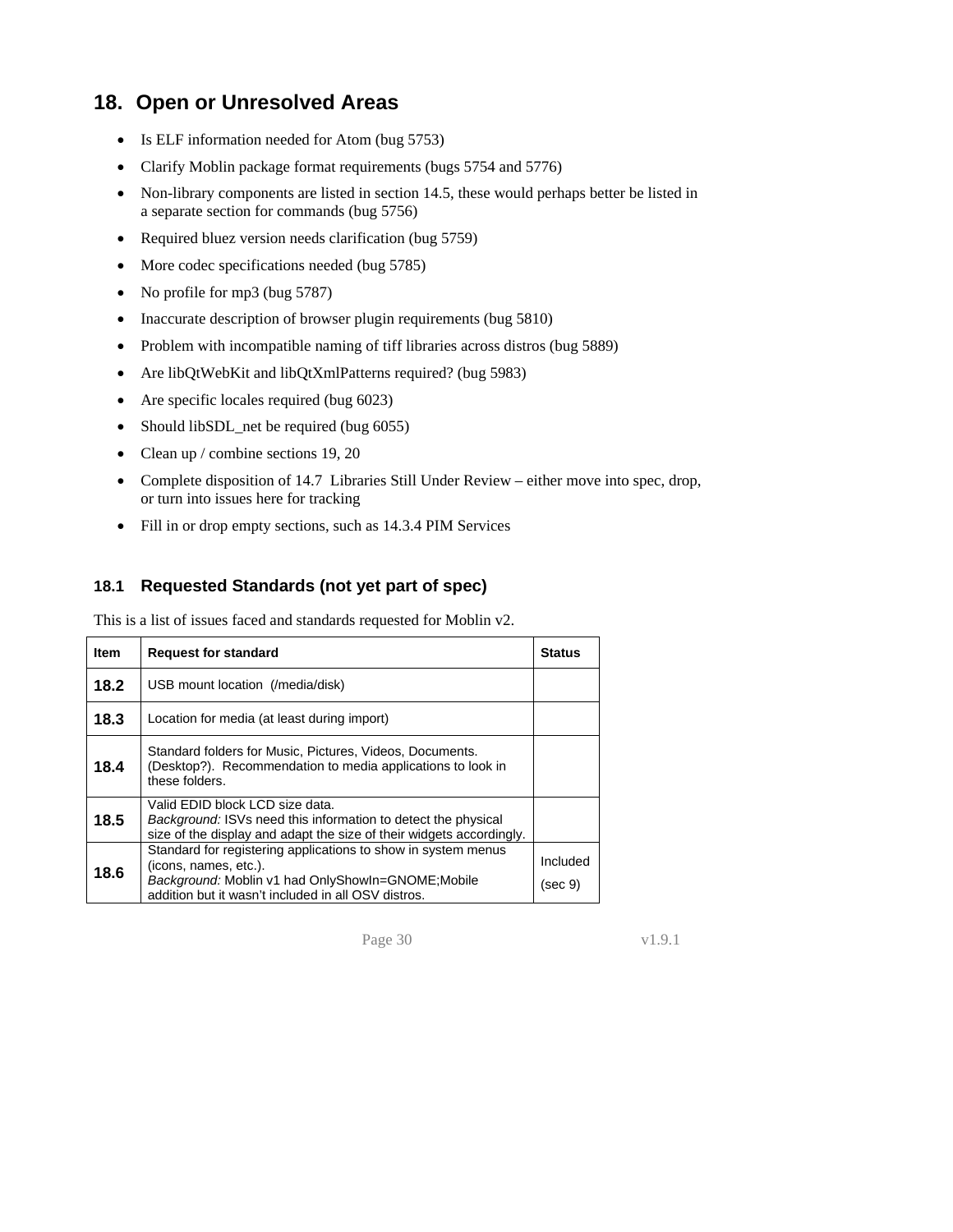| 18.7  | How to handle MIME type and default app handler registration.<br>XDG provides tools that allow applications to query and set<br>default application handlers; however they expect underlying<br>systems to be either KDE or GNOME based. | Included<br>Sec 9.  |
|-------|------------------------------------------------------------------------------------------------------------------------------------------------------------------------------------------------------------------------------------------|---------------------|
| 18.8  | PPM registration and clear API for Power Policy.<br>Background: Runtimes need to allow applications to register with<br>the Power Policy Manager to allow devices to enter low power<br>states                                           | None for<br>netbook |
| 18.9  | Standard to register application or daemon to autostart when<br>user logs in                                                                                                                                                             |                     |
| 18.10 | Applications should use standard chrome                                                                                                                                                                                                  |                     |
| 18.11 | List of libraries, iptables is missing. Important for firewalls, QoS,<br>security                                                                                                                                                        |                     |
| 18.12 | Need Bluetooth and USB profile requirements                                                                                                                                                                                              |                     |

Page 31 v1.9.1